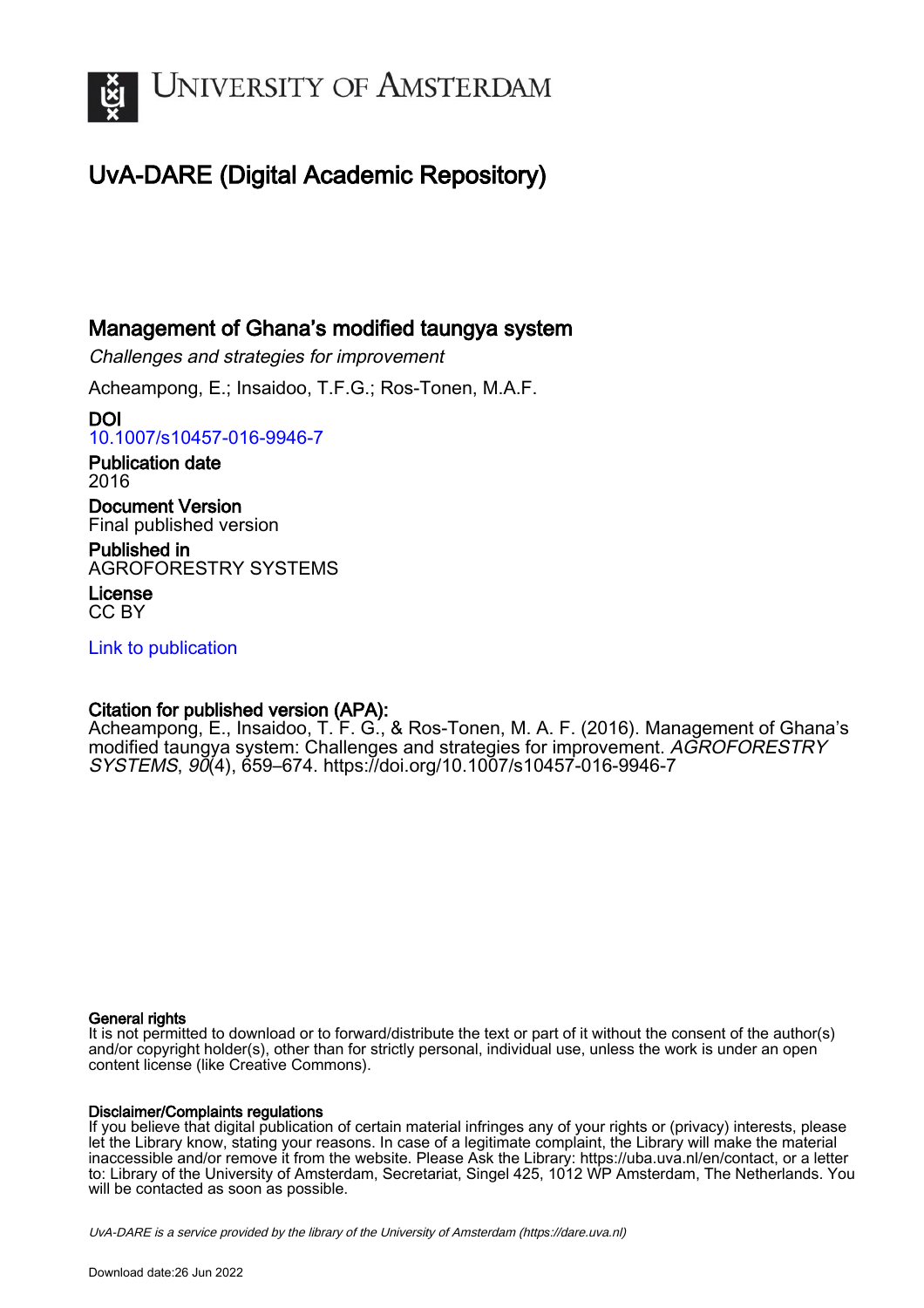

# Management of Ghana's modified taungya system: challenges and strategies for improvement

Emmanuel Acheampong · Thomas F. G. Insaidoo · Mirjam A. F. Ros-Tonen

Received: 15 August 2015 / Accepted: 16 April 2016 / Published online: 23 April 2016 © The Author(s) 2016. This article is published with open access at Springerlink.com

Abstract Since 2001, Ghana has introduced a number of forest-based strategies to improve the livelihoods of forest communities, restore the country's forest cover and address timber deficits. Among these strategies is the modified taungya system (MTS). Through a mix of qualitative methods, field observations, and a household survey among 146 MTS farmers from eight villages in the Tano Offin, Tain II and Yaya Forest Reserve areas in the high forest zone, this paper explores the challenges related to MTS management in Ghana. Results indicate that the lack of regular income from timber until tree harvesting, the delay in signing MTS agreements, the absence of a clear mechanism for sharing the 40 % timber benefits among individual farmers, restrictions on tree and crop species allowed under the MTS, and inadequate support and supervision from the implementing agency demotivate farmers to invest labour in farm maintenance. The study also reveals that the quality of partnership among the actors impacts on the

E. Acheampong - T. F. G. Insaidoo Department of Silviculture and Forest Management, Faculty of Renewable Natural Resources (FRNR), Kwame Nkrumah University of Science and Technology, Kumasi, Ghana

M. A. F. Ros-Tonen  $(\boxtimes)$ Department of Human Geography, Planning and International Development, University of Amsterdam, P.O. Box 15629, 1001 NC Amsterdam, The Netherlands e-mail: m.a.f.ros-tonen@uva.nl

performance of the scheme: a co-management arrangement exclusively between the Forestry Commission and MTS farmer groups generated poorer results in terms of the quality of the timber stands, income-generating potential and motivation of the actors involved. The continued commitment of both participating farmer groups and coordinating agencies is key to the performance of the MTS. Lastly, the prospects for future income from timber revenues determine to a large extent farmers' commitment to tree maintenance in the MTS. Linking up with the concepts of interactive and landscape governance and partnerships, the authors make recommendations to overcome these challenges.

Keywords Modified taungya system · Agroforestry · Management challenges · Partnerships · Ghana

#### Introduction

Since Bene et al. [\(1977](#page-15-0)) coined the concept of agroforestry for a century-old practice of mixing tree and food crops with forest plants and/or animals, the taungya system appeared in overviews of agroforestry systems worldwide as a system that combines a stand of woody species and agricultural crops during the early years of plantation development (Nair [1985,](#page-15-0) [1991\)](#page-15-0). Developed in Burma (now Myanmar) in the early 19th century and spreading over the rest of Asia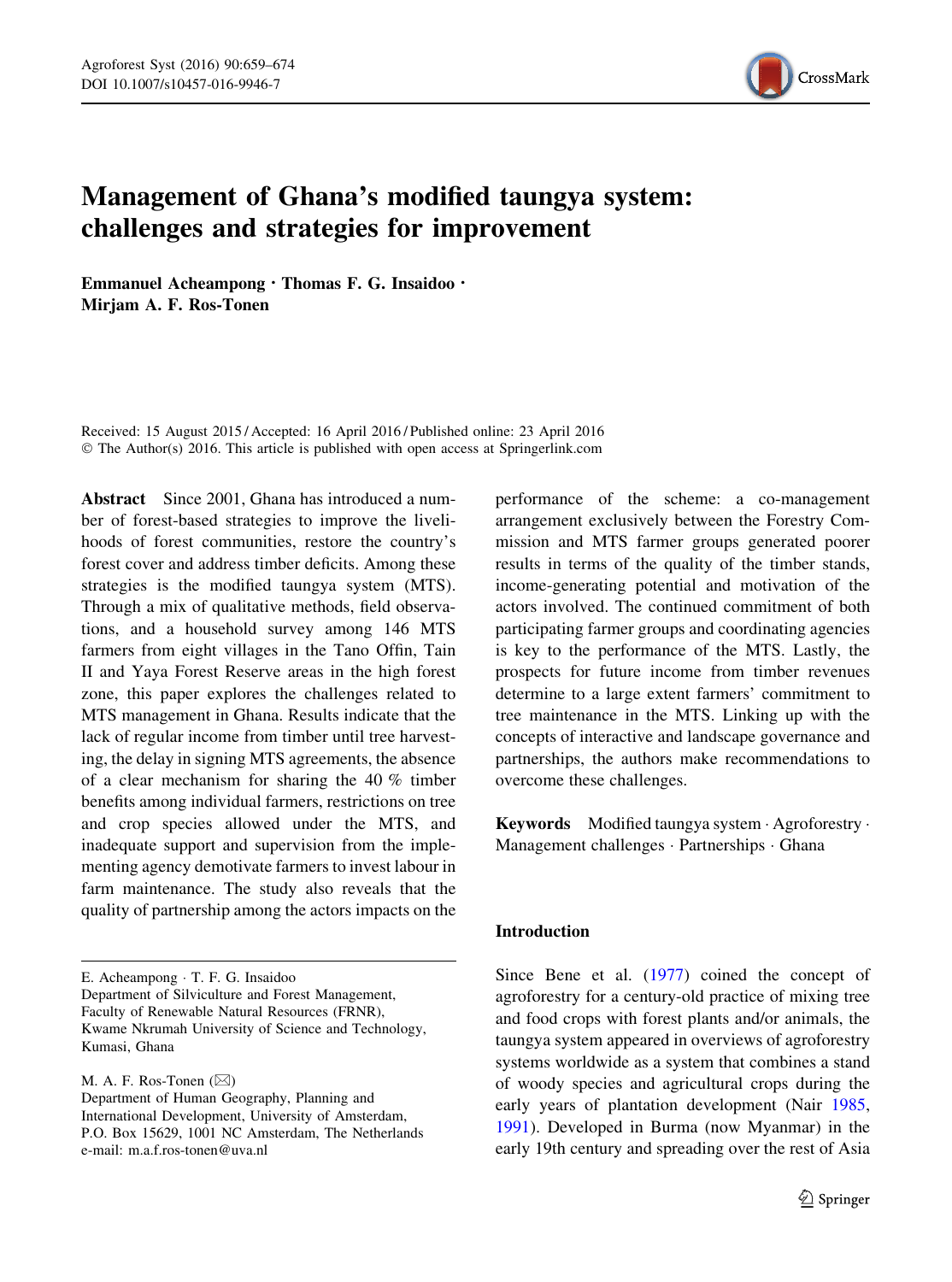and the tropical world since the 1850s (King 1987), the British introduced the taungya system to Ghana in the 1930s. After suspension of the scheme in 1984, it was re-introduced in a revised form in 2002 as the Modified Taungya System (MTS) under the National Forest Plantation Development Programme (NFPDP) (Agyeman et al. [2003](#page-15-0)). The aim was to restore degraded forest areas and create livelihood opportunities for forest fringe communities (FC [2008\)](#page-15-0). Under the MTS, farmers are given access to degraded forest reserve areas for tree planting with integration of food crops until tree canopy closure.

Two modules of the MTS exist, including (a) the National MTS—implemented and coordinated by the Forest Services Division (FSD) of the Forestry Commission (FC) of Ghana (Ofori and Siaw [2004](#page-16-0)); and (b) the MTS under the Community Forestry Management Project (CFMP), which is coordinated by the Forest Plantation Development Centre (FPDC) of the Ministry of Lands and Natural Resources (MLNR). The key features are the same in both schemes. The MTS is a legally-binding land lease in which farmers are considered co-owners of the plantations with the FC, and are entitled to the MTS plots till the tree crops mature, instead of being excluded after 3 years, as was practised under the old taungya system. Another basic feature is the benefit-sharing agreement among key stakeholders, with the FC being entitled to a 40 % share of tree revenues, farmers to a share of 40 % plus 100 % of the agricultural crop proceeds, whereas landowners and forest fringe communities have right to 15 and 5 % of plantation proceeds, respectively (Agyeman [2006\)](#page-15-0). The main differences between the two schemes are the coordinating agencies as indicated above and funding sources. In the case of the MTS under the CFMP, funds were available from the African Development Bank to pay farmers for their work on pegging and tree establishment and to initiate complementary income-generating projects.

Since its implementation from 2002 to 2008, during which a total of 87,664 ha were planted under both the National MTS and MTS under the CFMP (FC [2008\)](#page-15-0), the scheme has unfolded several management problems that are hindering the realization of the purposes for which the scheme was designed. Boakye and Baffoe ([2006\)](#page-15-0), for instance, although labelling the scheme ''a real show piece for sustainable forest management and poverty reduction'' (p. 16), acknowledge that the management of existing plantations is subject to improvement, with the main challenges identified being (1) the limited financial and personnel capacity of the FC to properly register MTS participants, document the benefit-sharing agreements and provide adequate technical support, (2) ensuring continuity of the flow of benefits after the third year, and (3) the prevention of social and gender inequalities within the MTS communities. Blay et al. [\(2008](#page-15-0)) also indicate that farmers' participation is a key factor in MTS performance and that taking account of their priority species and the prospects of having access to fertile land, cash and non-cash income from food, timber and non-timber forest products, are key to their commitment. Even though the above studies allude to the potential challenges facing the MTS, empirical studies focusing on the management challenges of the MTS are scarce. The objectives of this study were therefore to explore the management challenges facing the MTS by adding evidence to the scarce information available thus far and suggest strategies for improving the scheme. The investigations were guided by the following research questions: (1) what are the management challenges facing Ghana's MTS? (2) what are stakeholders' perspectives on strategies to overcome these challenges? (3) which interventions could be put in place to improve the implementation of the MTS? Adapting Wiersum's definition of forest management ([1997,](#page-16-0) p. 9), MTS management is defined in this paper as the process of making decisions about (a) the objectives of MTS management, (b) the kind of activities to be carried out by different persons, (c) the distribution of products, and (d) the way MTS management is controlled.

To set the scene for the paper, the next section explains the institutional arrangements of the MTS focusing on the kind of activities carried out under the scheme, the control mechanisms in place, and the responsibilities of the stakeholders involved. The subsequent section focuses on the study areas and methods used for data collection and analysis. Next, the results of the study are presented. The discussion section synthesizes the findings and relates them to similar experiences elsewhere and broader notions of co-management. The concluding section includes policy recommendations that can help improve the management of the MTS.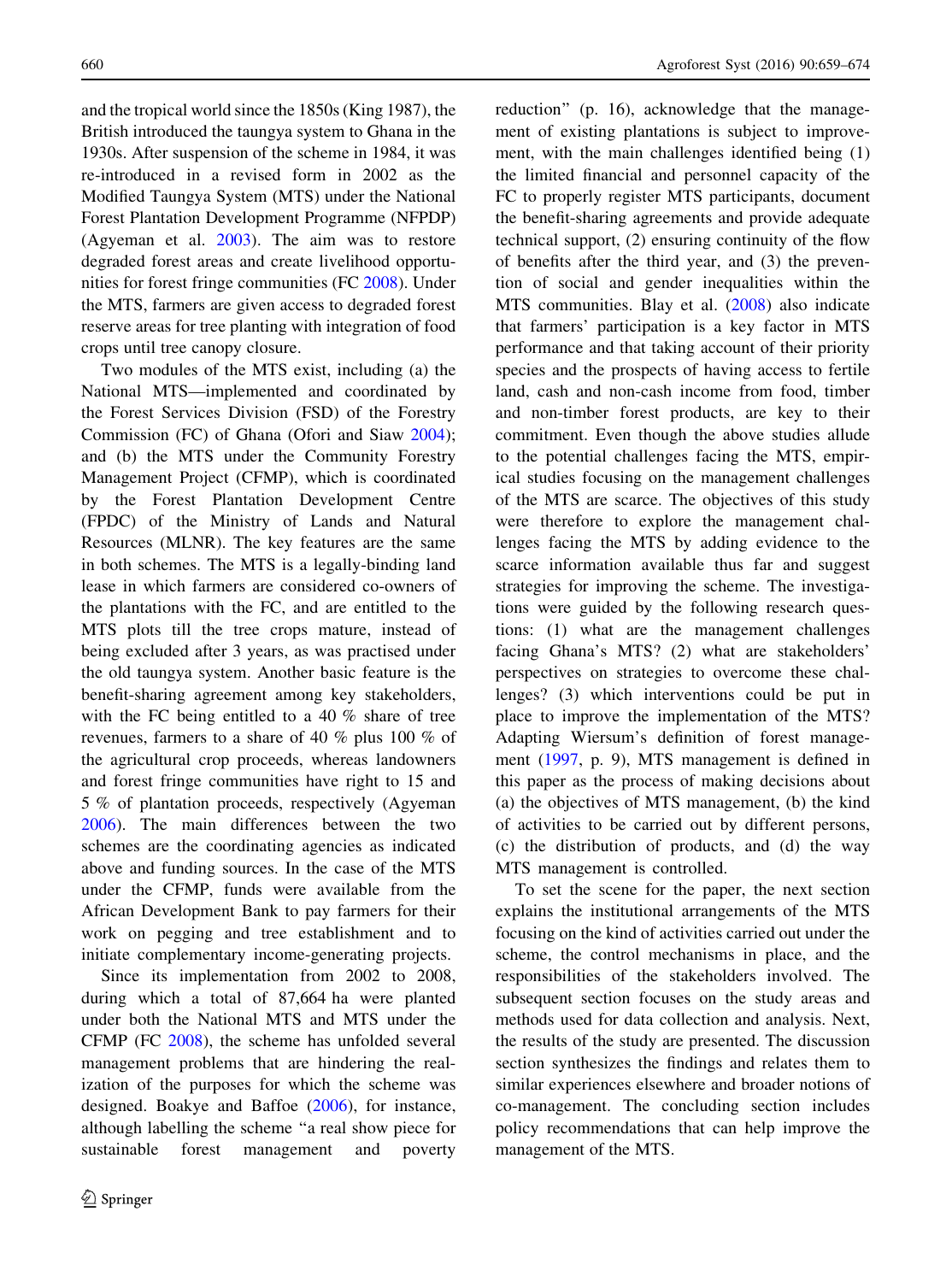### <span id="page-3-0"></span>Institutional arrangements of the MTS and responsibilities of stakeholders involved

Farmers interested in joining the MTS form an MTS group and are required to establish a Land Allocation and Taungya Management Committee (usually shortened as Taungya Committee) in the communities at the early stages of MTS implementation. This committee, headed by an FC representative, is responsible for (1) the allocation of degraded forest reserve land to MTS farmers, (2) monitoring the performance of farmers and the FC, (3) ensuring compliance of all parties with the contract, and (iv) instituting sanctions and settling disputes (Agyeman et al. [2003](#page-15-0)). Its supporting and overseeing tasks include pegging of plots to enable individuals to plant the timber trees in rows, supervising tree planting, ensuring that the individual members plant the trees in the plots allocated to them, and supervising nursery and alternative livelihood activities where applicable. The MTS Agreement Document (FC [2002a](#page-15-0)) spells out the responsibilities, inputs and benefit entitlements of the parties involved (Table 1) and the regulations guiding the operation of the system. These regulations encompass how to deal with breach of the agreement, suspension and termination, penalties, transfer of rights, and dispute resolution. Individuals identify themselves with the FC by filling out personal record forms, labelled as FC Agreement Schedule B.

In some communities, the MTS group is organised into a form of association, whose members undertake some social activities in common that make them enjoy additional mutual benefits (e.g. alternative livelihood projects or making funeral donations to bereaved fellow MTS members). Where an association is in place, the Taungya Committee can design additional local bylaws to guide the implementation of the system on the ground. Where there are no MTS associations, the rules by the District FSD (guided by the MTS Agreement Document) apply.

There are four main stakeholders involved in the MTS, namely the FC through the FSD as the implementing agency, the farmers or farmer groups, landowners (i.e. stool landowners and traditional authority) and the local community (FC [2002a\)](#page-15-0). The FC/FSD is responsible for the release and allocation of degraded forest reserve land for the implementation of the MTS, decisions regarding seedling production and tree and crop species planted, and training and supervision of farmer groups. At the time of timber

Table 1 Stakeholders in the MTS, their responsibilities, benefits and costs Source: Adapted from Forestry Commission (FC) ([2002a](#page-15-0))

| Stakeholder            | Responsibilities                                                                                                                                                                                                                                             | <b>Benefits</b>                                                                              | Cost elements                                                                                                                                      |
|------------------------|--------------------------------------------------------------------------------------------------------------------------------------------------------------------------------------------------------------------------------------------------------------|----------------------------------------------------------------------------------------------|----------------------------------------------------------------------------------------------------------------------------------------------------|
| Forestry<br>Commission | Supplying the MTS Farmer Group with<br>good quality seedlings; providing<br>requisite training and extension services;<br>marketing and accounting of the<br>plantation products; overall and financial<br>management and supervision                        | 40 % of timber revenue                                                                       | Costs of technical inputs (seedlings,<br>working tools like pruning saws),<br>supervision, extension services, and<br>training of farmers          |
| Farmers                | Provision of labour for planting and<br>maintenance of trees; growing non-<br>permanent food crops in the MTS farm<br>until tree canopy closure; labour for<br>wildfire protection; recruitment of<br>additional hand to assist in plantation<br>development | 100 % of non-permanent<br>food crop benefits and<br>40 % of timber revenue                   | Labour costs for planting and<br>maintenance of trees and crops; costs<br>for recruiting additional hands; labour<br>costs for wildfire protection |
| Landowner              | Provision of land within the degraded<br>forest reserve; guaranteeing<br>uninterrupted access to the allocated<br>land                                                                                                                                       | 15 % of timber revenue<br>$(8 \%$ to Stool landowner<br>and 7 % to Traditional<br>Authority) | Opportunity cost for releasing land for<br>forest reservation and development                                                                      |
| Local<br>community     | Assisting the FC to prevent and control<br>fire outbreaks (natural and man-made)<br>and illegal activities within the<br>plantation                                                                                                                          | 5 % of timber revenue                                                                        | Cost of labour and risks for prevention<br>and control of fire outbreaks and illegal<br>activities                                                 |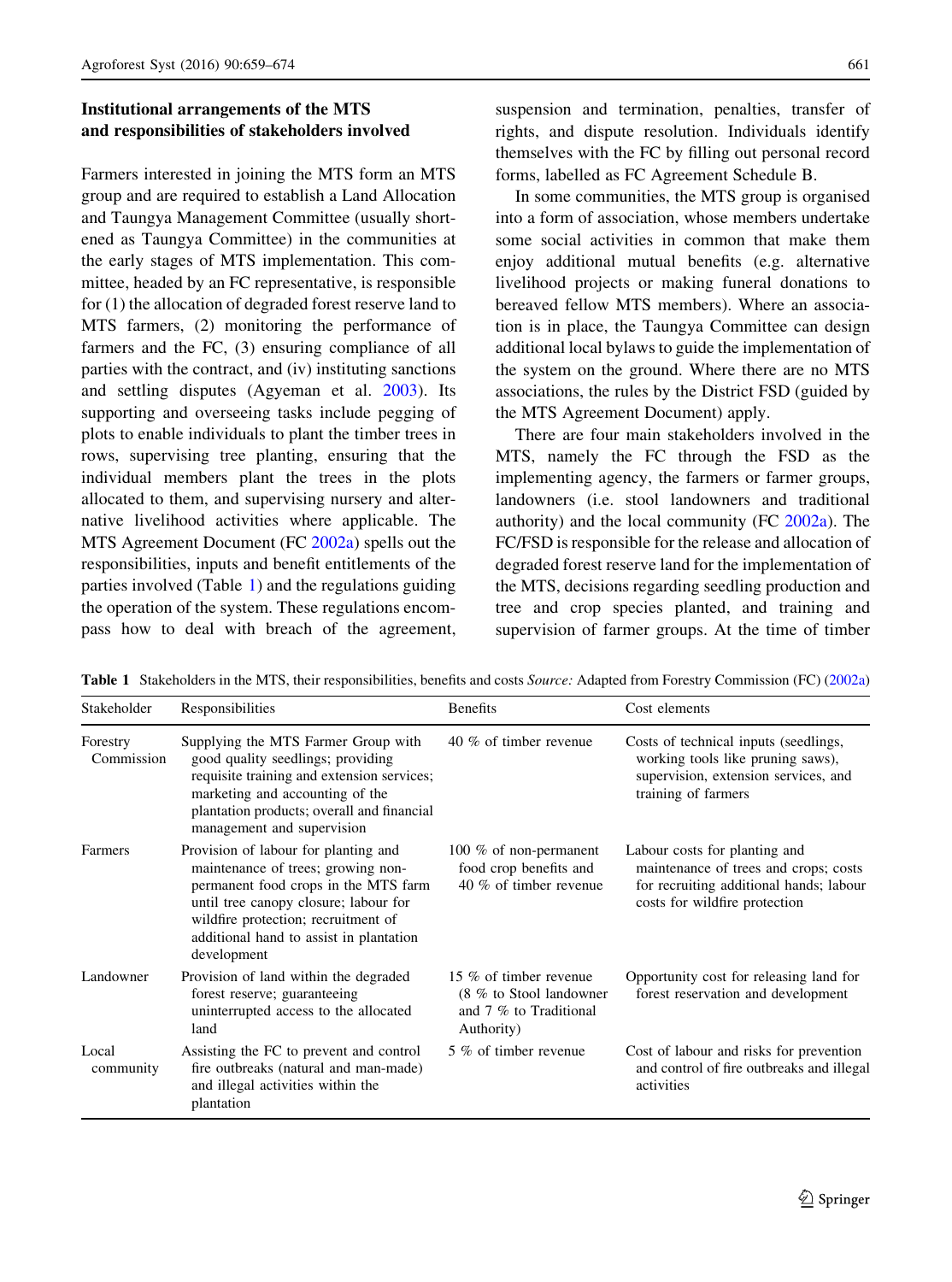harvest, the FC/FSD is also responsible for the coordination of the harvesting and marketing of the produce.

The participating farmers are basically responsible for tree planting and maintenance of the tree farm, which includes securing the required funds, tools and labour for the basic activities in the system, including land preparation, planting and maintenance of trees and crops. When given the chance, they also engage in tree seedlings production and income-generating projects (usually labelled 'alternative livelihood enterprises' in project documents) often associated with MTS schemes under the CFMP. Moreover, farmers, together with the community, are responsible for managing threats of fire and theft to ensure the protection of the tree property.

Landowners are responsible for guaranteeing uninterrupted access to the land. Based on a combination of statutory and customary law, landholding authority in the high forest zone of Ghana is in the hands of traditional councils (Mayers and Kotey [1996](#page-15-0)). In Ghana, 78 % of the land is in the hands of customary land holders (Sasu [2005](#page-16-0): 2). An important traditional authority in this respect is the stool. The stool (or skin in Northern Ghana) is the symbol of chieftaincy at all levels. In statutory law a stool (or skin) is defined as any person or body of persons having control over community land, including family land, as a representative of a particular community (Kasanga [2003](#page-15-0): 144). The stool can only hold land in trust for communal landowners but has no say in the management of forest resources, which falls under the jurisdiction of the FC. The management of stool lands is in the hands of the Administrators of Stool Lands, which body is part of the formal/statutory governing structure (Derkyi [2012\)](#page-15-0). Table [1](#page-3-0) summarizes the key stakeholders' responsibilities, benefits and costs.

#### Methodology

#### Study area and sites

Ecologically, Ghana is divided into the high forest zone in the south, accounting for about a third of the land area (8 million ha), a savanna zone (14.7 million ha) mostly in the north, and a transition zone (1.1 million ha) (FAO [2005](#page-15-0)). The bulk of the country's forests lie in the high forest zone and are categorised into forest reserves and off-reserve areas. The high forest zone has 204 forest reserves covering 1.6 million ha (Derkyi [2012\)](#page-15-0). Three forest reserves (FR) from two forest districts in the high forest zone (where the MTS has been implemented) were selected for the study. These include the Tano Offin Reserve in the moist semi-deciduous upland evergreen forest of the Nkawie Forest District in the Ashanti Region and the Tain II and Yaya Reserves in the dry semi-deciduous forest zone of the Sunyani Forest District in the Brong-Ahafo Region.

Data was collected in eight villages fringing the three forest reserves. In the Tano Offin Reserve, four villages that had been involved in the National MTS, namely Awisasu, Desiri-Agya, Kramokrom and Sereso Timpom were purposively selected with the help of the area range supervisor. Farmers from the two villages, Kramokrom and Sereso Timpom, formed one MTS group due to their proximity, hence, these two villages are considered as one community in the paper and is designated as Kramokrom/Sereso Timpom. In the Tain II Reserve, one community (Nsuatre) which was involved in the National MTS scheme was selected while in the Yaya Reserve, three communities (Asuakwaa, Ayigbe and Sewia) which were involved in the MTS under the CFMP were selected (Table [2](#page-5-0); Fig. [1\)](#page-5-0). The selection of these communities was guided by information and recommendations obtained from the district FSD office, and was based on their active involvement in the MTS scheme.

The study communities are characterised by high poverty levels. The inhabitants of these communities rely primarily on rain-fed agriculture and have hardly any access to modern agricultural technology (Amisah et al. [2009](#page-15-0)). The Tano Offin area is suitable for the cultivation of most crops. However, cocoa and oil palm are the main cash crops. In the Yaya and Tain II areas, maize is the main cash crop. The Yaya and Tain II areas are susceptible to fires due to their location in the fire zone. The local people are allowed to access the reserves for subsistence needs, but commercial exploitation of resources from these reserves require a permit from the FC of Ghana.

#### Data collection methods

A household survey was carried out among 146 MTS farmers, 65 men and 81 women (Table [2](#page-5-0)), and validated through focus group discussions and key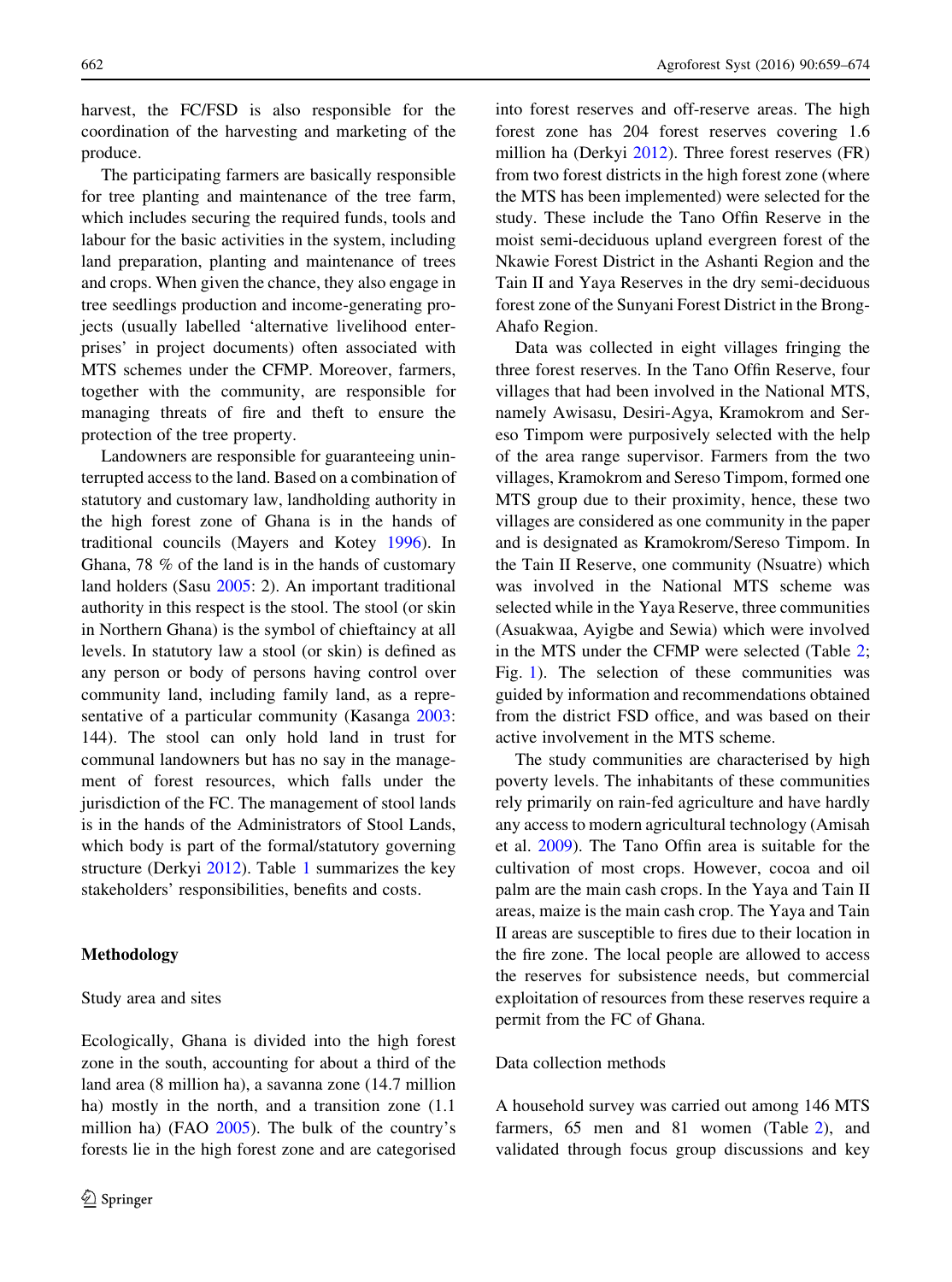<span id="page-5-0"></span>Table 2 Overview and characteristics of the study sites and respondents

| Forest<br>reserve | Area<br>(ha) | Ecozone                                                        | Forest<br>District | Region          | Study villages             | Total number<br>of MTS | Target sample<br>size using | Number of survey<br>respondents |       |       |  |
|-------------------|--------------|----------------------------------------------------------------|--------------------|-----------------|----------------------------|------------------------|-----------------------------|---------------------------------|-------|-------|--|
|                   |              |                                                                |                    |                 |                            | farmers per<br>village | Yamane's<br>formula         | Females                         | Males | Total |  |
| Tano-Offin        | 41,392       | Moist semi-<br>deciduous<br>upland<br>evergreen<br>forest zone | Nkawie             | Ashanti         | Awisasu                    | 35                     | 32                          | 15                              | 17    | 32    |  |
|                   |              |                                                                |                    |                 | Desiri-Agya                | 16                     | 15                          | 9                               | 4     | 13    |  |
|                   |              |                                                                |                    |                 | Kramokrom/<br>Sreso Timpom | 61                     | 53                          | 25                              | 24    | 49    |  |
| Yaya              | 5136         | Dry semi-<br>deciduous                                         | Sunyani            | Brong-<br>Ahafo | Asuakwaa                   | 22                     | 21                          | 9                               | 9     | 18    |  |
|                   |              |                                                                |                    |                 | Ayigbe                     | 14                     | 14                          | 8                               | 3     | 11    |  |
|                   |              | forest zone                                                    |                    |                 | Sewia                      | 11                     | 11                          | 5                               | 6     | 11    |  |
| Tain II           | 47,351       | Dry semi-<br>deciduous<br>forest zone                          | Sunyani            | Brong-<br>Ahafo | <b>N</b> suatre            | 30                     | 28                          | 10                              | 2     | 12    |  |
|                   |              |                                                                |                    |                 | Total                      | 189                    | 174                         | 81                              | 65    | 146   |  |



Fig. 1 Map of the study area

informant interviews. The number of respondents selected per village (n) for the survey was guided by the formula (Yamane [1967\)](#page-16-0):

$$
n = \frac{N}{1 + N(e)^2}
$$

where  $n =$  sample size per village;  $N =$  the total number of MTS farmers per village or community; and  $e =$  the level of precision = 5 %. The number of respondents selected and the total number of MTS farmers in each community are presented in Table 2.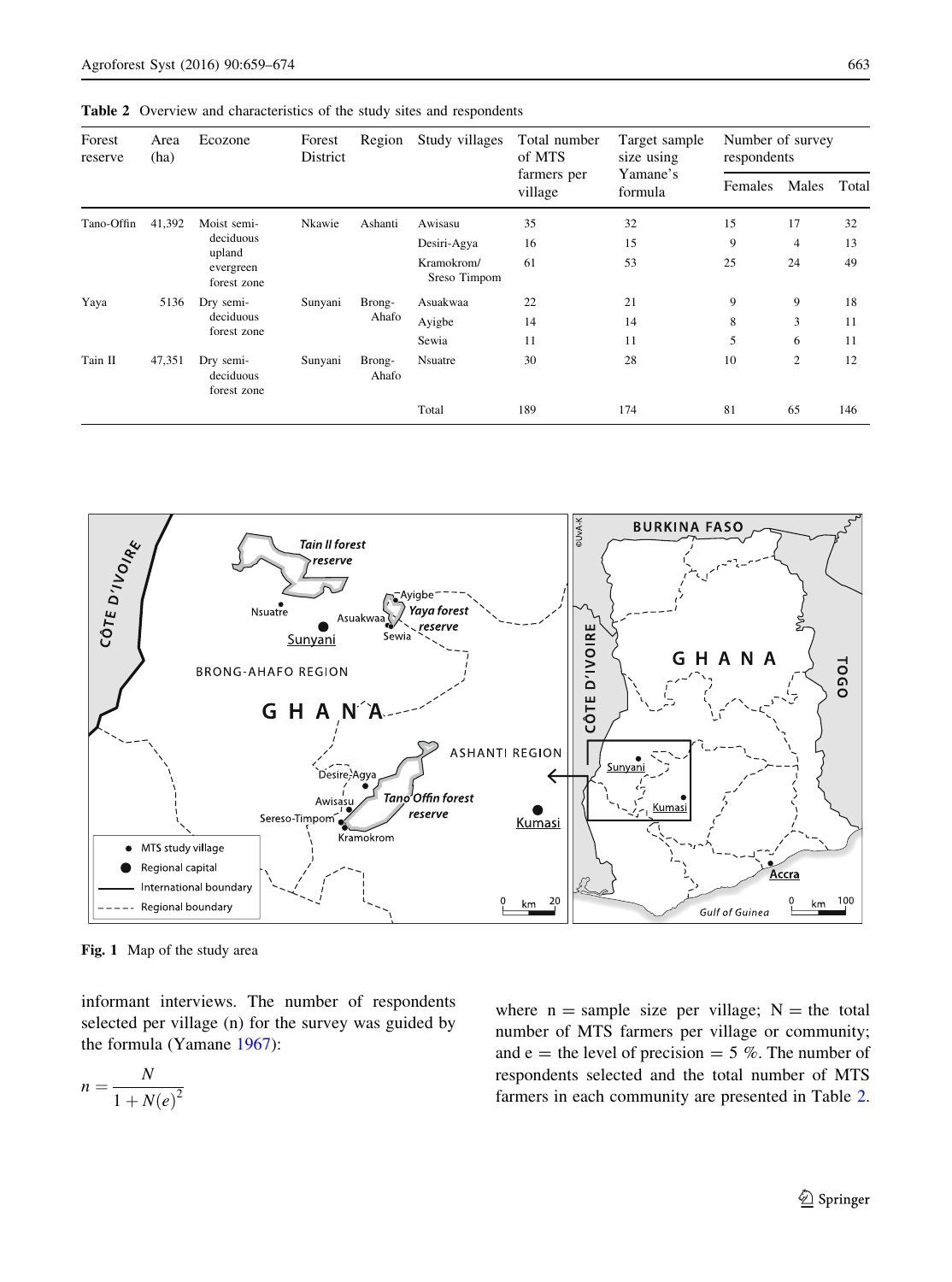The target sample size in some communities following the use of Yamane's formula was slightly more than the number of respondents actually interviewed in those communities (see Table [2\)](#page-5-0). The shortfall was a result of farmer unavailability and unwillingness to partcipate in the survey. Even so, the survey sample represented about 77 % of the total MTS farmers across the eight study communities.

Three focus group discussions were held in one village per forest reserve to discuss in more detail issues raised during the survey regarding the challenges facing the MTS. Separate discussions were held with male and female groups of between 5 and 10 members per group in order to give individuals the opportunity to talk freely and to capture a wide range of issues relating to the MTS challenges. Having a separate discussion with women was essential since in many rural areas of Ghana women do not want to provide information in the company of men, but would rather prefer that the men do the talking (cf. Acheampong [2003](#page-15-0)). The separate discussions were also intended to bring out gender inequalities. A combined discussion was arranged involving both males and females to cross-check the information.

Twenty key informant interviews were also conducted in the study areas for more general information on the MTS and to seek clarifications on some issues raised during the survey and focus group discussions. The key informants included the National Forest Plantation Development Centre (NFPDC) managers  $(n = 2)$ , FSD range supervisors  $(n = 2)$ , FC Area Technical Officers  $(n = 2)$ , and MTS leaders  $(n = 14)$ . To supplement the above methods, detailed direct observations were conducted during farm visits in Awisasu, Desiri-Agya and Kramokrom/Sreso Timpom in the Tano Offin area; Asuakwaa and Ayigbe in the Yaya area; and Nsuatre in the Tain II area to assess the status of the MTS, focusing on farm maintenance.

#### Data analysis

Quantitative responses obtained through the survey were assigned numerical codes and SPSS was used to summarise and analyse the data. Simple descriptive statistics and frequencies were generated. The qualitative data was analysed using content analysis. Two main approaches were used: one involving convergence, or agreement of respondents' issues and concerns and the other dwelling on the emergence of themes out of the categories of agreement. This involved a number of steps. Initially, field notes and observations were systematically categorised into issues and concerns raised by respondents. These categories were then prioritised according to respondents' emphases of those that concerned them most. The final step involved checking of these categories for completeness in order to ensure that the categories still reflected the issues and concerns of respondents after the initial analysis. Once the categories of convergence/agreement had been determined, the main themes then became easier to identify which formed the basis of presenting the study results.

## Results: MTS management challenges and respondents' views on strategies to address them

The study uncovered several challenges and problems associated with the MTS. These included the lack of income from the MTS between tree canopy closure (when growing food crops is no longer possible) and timber harvesting, the delay in signing MTS agreements, the absence of a clear mechanism for sharing the 40 % timber benefits among individual farmers, restrictions on tree and crop species allowed under the MTS, and inadequate support and supervision from the implementing agency. These challenges are elaborated below. The section also presents stakeholders' views on strategies to overcome the challenges and problems, and improve the MTS.

#### A lack of regular income from timber until tree harvesting

A major challenge confronting participating farmers in the MTS is the lack of income from timber until tree harvesting. This was mentioned by 12.8, 36.4 and 40.6 % of the respondents from the Tano Offin, Yaya and Tain II Reserves respectively. The respondents' main concern was that income from trees takes a long period of time, so they lack adequate funds for planting and maintenance activities. Even though farmer groups are guaranteed a 40 % share of the revenue from timber, this will happen at the end of the rotation. This lack of income from the MTS between tree canopy closure (when the cultivation of food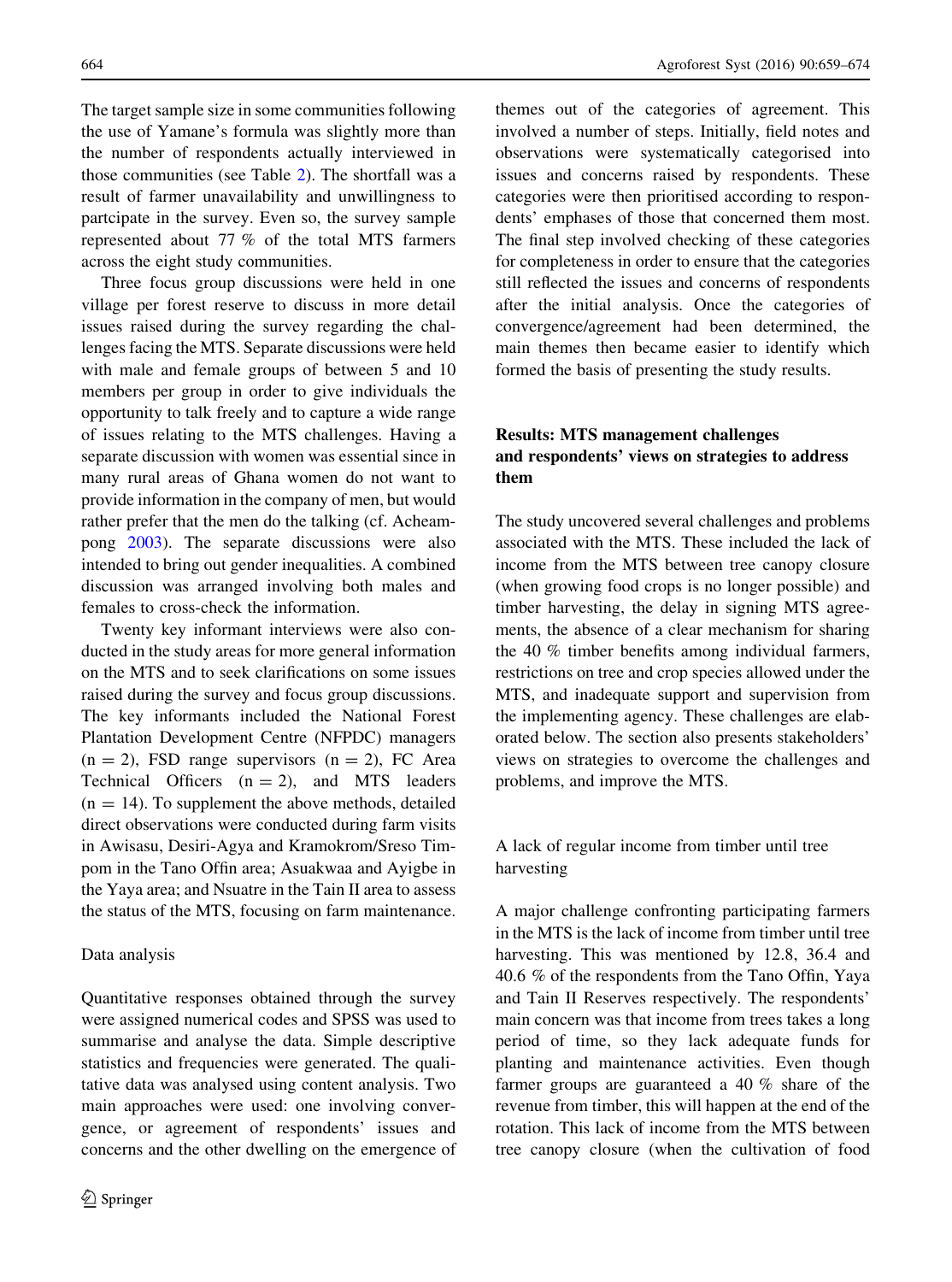crops is no longer possible) and timber harvesting demotivates farmers and discourages them from investing labour in tree farm maintenance.

The respondents proposed several strategies for addressing this challenge. These included advance payments of timber benefits or the provision of soft loans to participating farmers to be paid back from their 40 % share in timber revenues. They also suggested payments to farmers for tree planting and maintenance activities. Others suggested livelihood projects such as animal rearing that generate income between canopy closure and timber harvest. Some also proposed to incorporate all kinds of permanent agricultural crops and non-timber forest products (NTFPs), such as black pepper, cola and canes, that also generate income after canopy closure. On a more general level and unrelated to the MTS scheme, a few respondents suggested the institution of a scholarship scheme for the education of their children as a way of helping them survive the intervening period of no income from the MTS.

#### Delay in signing MTS agreements with farmers

Another challenge mentioned by respondents is the delay in signing the MTS agreements with farmers participating in the MTS, coupled with the lack of copies of farmers' personal planting records to them. Personal planting records include information on individual MTS practitioners that identify them with the scheme; information on the farmer's bio-data (name, age, sex, village, address); the total area allocated; name of next of kin; and witnessing parties. This challenge was mentioned by 2.3, 21.9, and 18.2 % of the respondents from the Tano Offin, Yaya and Tain II Reserves, respectively. Key informant interviews and focus group discussions also confirmed this problem. This challenge implies that the MTS farmers are not properly registered and that their benefit-sharing agreements are not documented.

The unsigned MTS agreements and the lack of copies of farmers' personal planting records to the farmers has led to insecurity among farmers about future timber benefits. The respondents explained that the non-signing of the MTS agreement documents thus far put them in an insecure situation as to whether they would be entitled to part of the timber tree benefits in the future. To address this challenge, the respondents suggested that the FC should speed up the signing of the MTS documents and provide the farmers involved with copies of their personal planting records as a guarantee to future timber benefits. The latter document can also form the basis for a benefit-sharing arrangement at the level of individual MTS farmers, based on the number of trees planted and harvested by each of the MTS group members.

Absence of a clear mechanism for sharing benefits among individual farmers

Another problem the participating farmers brought out is the absence of a clear benefit-sharing mechanism for the distribution of the 40 % share in timber benefits among individual farmers. As mentioned earlier, farmers in the MTS are entitled to 40 % of the revenue from timber but this accrues to all farmers in the MTS group as a whole. The respondents' main concern was that the existing benefit-sharing agreement does not include plans for sharing tree benefits among individual farmers in the MTS groups. This adds to their insecurity about future timber benefits. The farmers maintained that this gap is a potential source of conflict in the future when timber benefits are ready for sharing. These were mentioned by 82.6, 76.9, and 75.0 % of the respondents from the Tano Offin, Yaya and Tain II Reserves, respectively.

The solution proposed by the respondents to deal with this problem was that a benefit-sharing arrangement should be designed at the individual level for sharing the 40 % timber benefit. They argued that the tree benefitsharing plan should be based on number of trees planted and number harvested (output) from individual member's plots after inspection; and that the higher the output from plots developed by an individual, the higher the tree benefits that should go to such individual. The respondents insisted that this plan should be incorporated in the MTS agreement document.

Tree and crop species allowed under the MTS and farmers' preferences

As an agroforestry system, planting included both timber tree and crop species. The general advice to the MTS farmers was to plant short rotation exotic tree species, particularly Tectona grandis (teak) and Cedrela odorata (cedrela), which can be harvested after 12–25 years. Although the FC advised and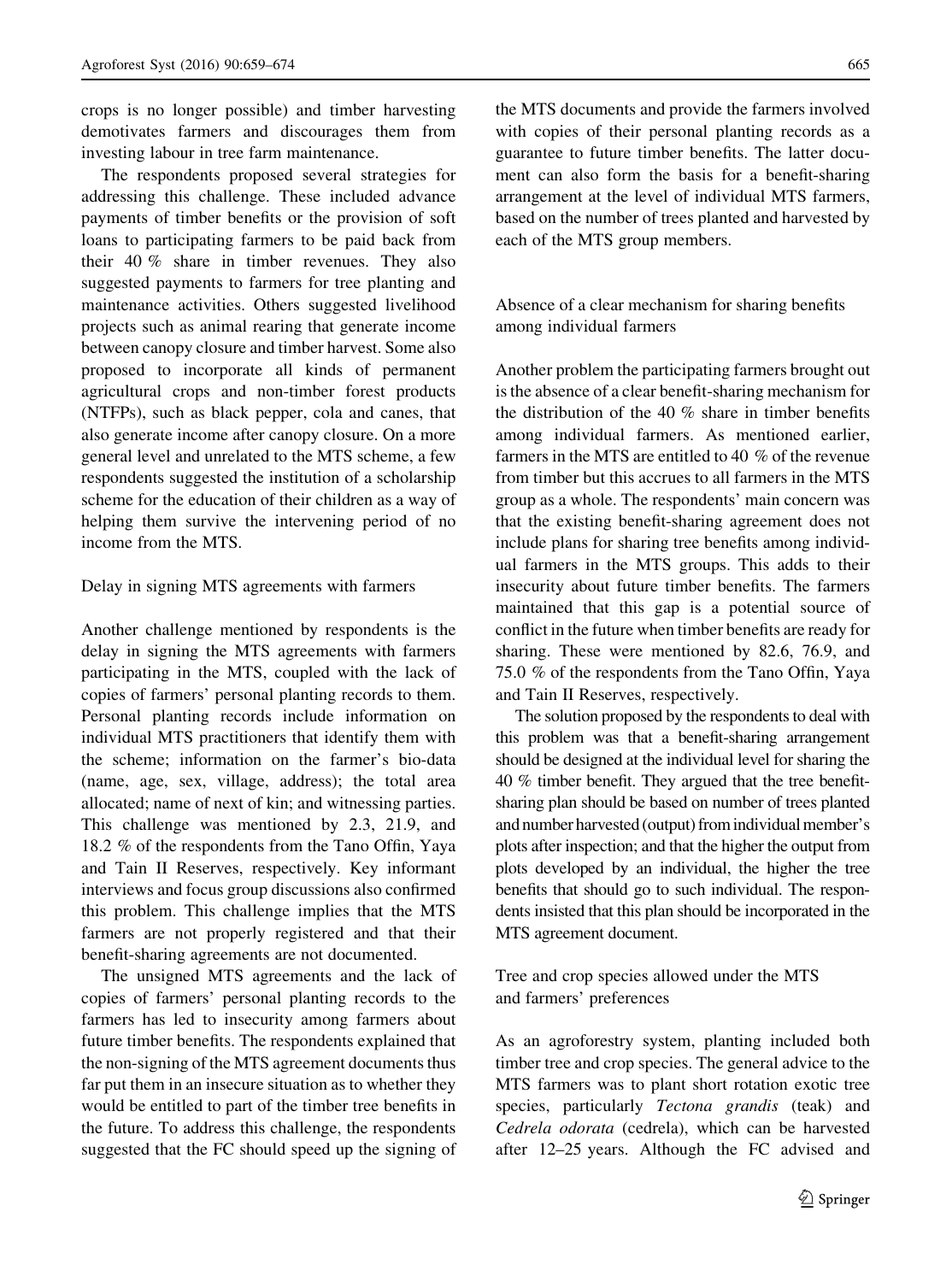encouraged farmers to plant specific tree and crop species, the farmer-participants had their own preferences, which did not always coincide with the species actually planted upon advice. Table 3 indicates that most (88 %) of the respondents were happy with planting of the exotic species teak (Tectona grandis) and/or cedrela (Cedrela odorata). The reason given was the short rotation period of these species (12–25 years). The planting and maintenance of indigenous timber and non-timber tree species is historically a new dimension of forest management and biodiversity conservation in Ghana (Blay et al. [2008\)](#page-15-0) and some respondents expressed a preference for these species. For instance, about half  $(56 \%)$  of the respondents mentioned a preference for indigenous short rotation trees such as emire (Terminalia ivorensis) and ofram (Terminalia superba), while as many as 69 % were actually planting these species. Also, the proportion of farmers who preferred indigenous long rotation trees such as African mahogany (Khaya ivorensis) and bako (Tieghemella heckelii) were 46 % which corresponded with the proportion of those who actually planted them.

With respect to food crop cultivation, a major challenge to farmers was the total ban on the cultivation of cassava, an important staple crop in the farmers' diet, on the MTS plots. Some forestry officials interviewed believed that cassava would cause the timber trees to be overshadowed and disrupt their growth during the early stages of MTS farm establishment. They reported that since farmers are keen on cultivating cassava but the FC has insufficient staff to monitor and ensure proper planting, the FC preferred a total ban on cassava planting. Despite the ban, 50 % of the respondents explicitly expressed preference for planting cassava (Table 3) regardless of threats from the FC that the crop would be destroyed if planted. Those who preferred cassava explained that the MTS plot was the only available place for them to plant food crops and therefore if they were not allowed to plant cassava, they had to buy it at relatively high prices from other farmers.

Group discussions in both forest districts revealed a high preference for the integration of NTFPs such as black pepper (Piper guineensis/P. nigrum), species for making pestles (e.g. esa (Celtis mildbraedii)), anworomo (Thaumatoccocus daniellii), and rattan canes (Eremospatha macrocarpa) in the MTS.

The above discussion points to the fact that farmers have multiple preferences for plant and crop species and therefore restricting them to particular species is seen as a challenge to them. They suggested that the MTS farmers should be given the opportunity to select and plant their desired species with guidance from the FC. The farmers maintained that the FC should design planting schemes that include cassava and NTFPs. They were of the opinion that the Extension Division of the Ministry of Food and Agriculture (MOFA) has a role to play to help farmers identify appropriate ways to intercrop trees with cassava in the MTS. They strongly supported a collaboration between the FSD and MOFA in the implementation of the MTS, claiming that such an arrangement could help in the integration of appropriate food crops and other suitable crops in the system.

|  |  |  |  |  |  | Table 3 Species preferred to be planted by respondents under the MTS |  |  |
|--|--|--|--|--|--|----------------------------------------------------------------------|--|--|
|--|--|--|--|--|--|----------------------------------------------------------------------|--|--|

| Timber tree and crop species                                                                                   |             | Tano-Offin<br>$FR (n = 90)$ |    | Yaya FR<br>$(n = 38)$ |    | Tain II FR<br>$(n = 12)$ |             | Total<br>$(N = 140)$ |  |
|----------------------------------------------------------------------------------------------------------------|-------------|-----------------------------|----|-----------------------|----|--------------------------|-------------|----------------------|--|
|                                                                                                                | $\mathbf n$ | $\%$                        | n  | $\%$                  | n  | $\%$                     | $\mathbf n$ | $\%$                 |  |
| Exotic trees: teak ( <i>Tectona grandis</i> ), cedrela ( <i>Cedrela odorata</i> )                              | 80          | 89.0                        | 32 | 84.0                  | 11 | 92.0                     | 123         | 88.0                 |  |
| Indigenous short rotation trees, e.g. ofram ( <i>Terminalia superba</i> ),<br>emire (Terminalia ivorensis)     | 52          | 58.0                        | 19 | 50.0                  | 7  | 58.0                     | 78          | 56.0                 |  |
| Indigenous long rotation trees e.g. African mahogany (Khaya ivorensis), 44<br>bako Tieghemella heckelii, etc.) |             | 49.0                        | 16 | 42.0                  | 4  | 33.0                     | 64          | 46.0                 |  |
| Allowed food crops (plantain, cocoyam, maize, yam, vegetables, etc.)                                           | 52          | 58.0                        | 25 | 66.0                  | 9  | 75.0                     | 86          | 61.0                 |  |
| Non-allowed food crop (cassava)                                                                                | 46          | 51.0                        | 19 | 50.0                  | 5  | 42.0                     | 70          | 50.0                 |  |
| Permanent tree crops (cocoa, oil palm, mango, citrus)                                                          | 4           | 4.0                         | 7  | 18.0                  | 5. | 42.0                     | 16          | 11.0                 |  |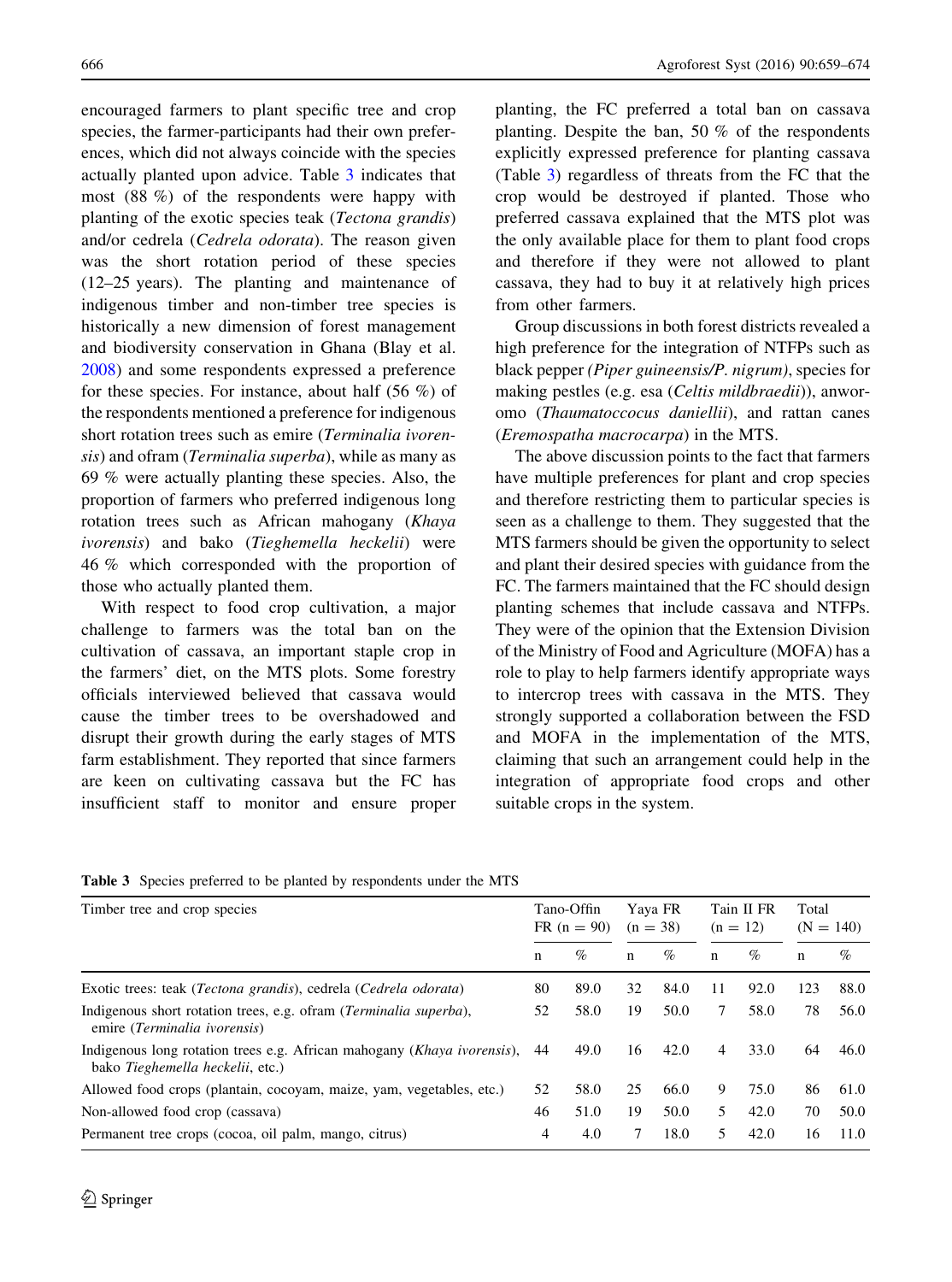Inadequate support and supervision and farm maintenance

In all the study sites visited, except Nsuatre in the Tain II Reserve area, taungya committees had been formed, with an average of 6–8 members. In Asuakwaa in the Yaya Reserve, the taungya committee was larger (10 members) as it also had to deal with the supervision of nursery establishment and other livelihood projects such as small ruminant rearing. All these additional activities were performed on a group basis and implied extra tasks for the taungya committee. In all the study sites, the FC/FSD was not represented on these local level committees, despite regulations in the proposal document for implementation of the MTS stipulating that there should be FC representatives on the committees (Agyeman et al. [2003](#page-15-0)).

MTS farmers in the Tano Offin and Tain II Reserves expressed their concerns about the services provided by the FC/FSD during focus group discussions and key informant interviews. In the Tano Offin Reserve, farmers indicated that the main support provided by the district FSD included preparing and bringing personal planting information records for the farmer-participants to sign, allocating degraded forest reserve land and supplying seedlings. After performing these tasks during the initial years of the scheme, the FC/FSD did not provide any follow-up technical backstopping to the farmers, nor did they monitor further MTS plantation development. Similarly, key informants in the Tain II reserve reported the commitment of the FC/FSD since 2006 to be below average. In the farmers' view, the lack of follow-up and training by FC/FSD officers on how to perform maintenance activities like pruning and thinning has contributed to farmers' inability to effectively maintain the MTS farms after food crops were removed.

The situation in the Yaya Reserve was however different. Here, the farmers reported that the FC/FSD supervised pegging, provided training in seedling production and tree planting, and supported additional income-generating livelihood ventures (such as rearing of small ruminants and grasscutters) on a more regular basis. The MTS farmer groups in the Yaya Reserve also received support from the Extension Division of MOFA, particularly on the alternative livelihood activities introduced in the system. According to the farmers, external support from the African Development Bank that funded the CFMP of which they were beneficiaries (until 2010), enabled the FC/ FSD as well as MOFA to provide the needed extension services to them. The farmers attributed their relatively high commitment to MTS farm maintenance to

(a) a relatively strong organization of the farmer groups here, (b) the design of local bylaws that helped them meet commitments, and (c) regular visits by officers from the FC/FSD and MOFA.

To address the challenge, farmers in the Tano Offin and Tain II Reserve areas strongly advocated for intensive supervision and support from the FC/FSD. They said that the FC should organize periodic training for the MTS farmers to build their capacity in the performance of silvicultural operations such as pruning and thinning. They also suggested that the FC needs to be proactive in implementing a teak plantation management plan.

Apart from the above challenges and problems, there were a number of locally-specific management problems that came up in some of the study sites. These problems and the solutions proposed by respondents are summarized in Table [4.](#page-10-0)

#### **Discussion**

A lack of income between tree canopy closure and timber harvesting

A major problem revealed by the study that threatens the success of the MTS scheme is the lack of income from the MTS between canopy closure (when growing food crops is no longer possible) and timber harvesting. This time lapse demotivates farmers to invest labour in tree farm maintenance in the meantime. This problem is inherent in reforestation schemes and has also been signalled by Mayers and Vermeulen ([2002](#page-15-0)), who point at the role that banks can play in this respect. Appiah [\(2003](#page-15-0)), also noticing this problem, signals the need for supporting institutions (FC) to facilitate and monitor the formation of functional credit unions by farmer groups, through which the members can access loans.

Among the solutions proposed by the farmers involved in this study and/or already implemented in some of the study sites, are valuable options that are worth exploring further. One of these concerns the mixture of tree and food crops. For instance, more diversification between fast and slow-growing species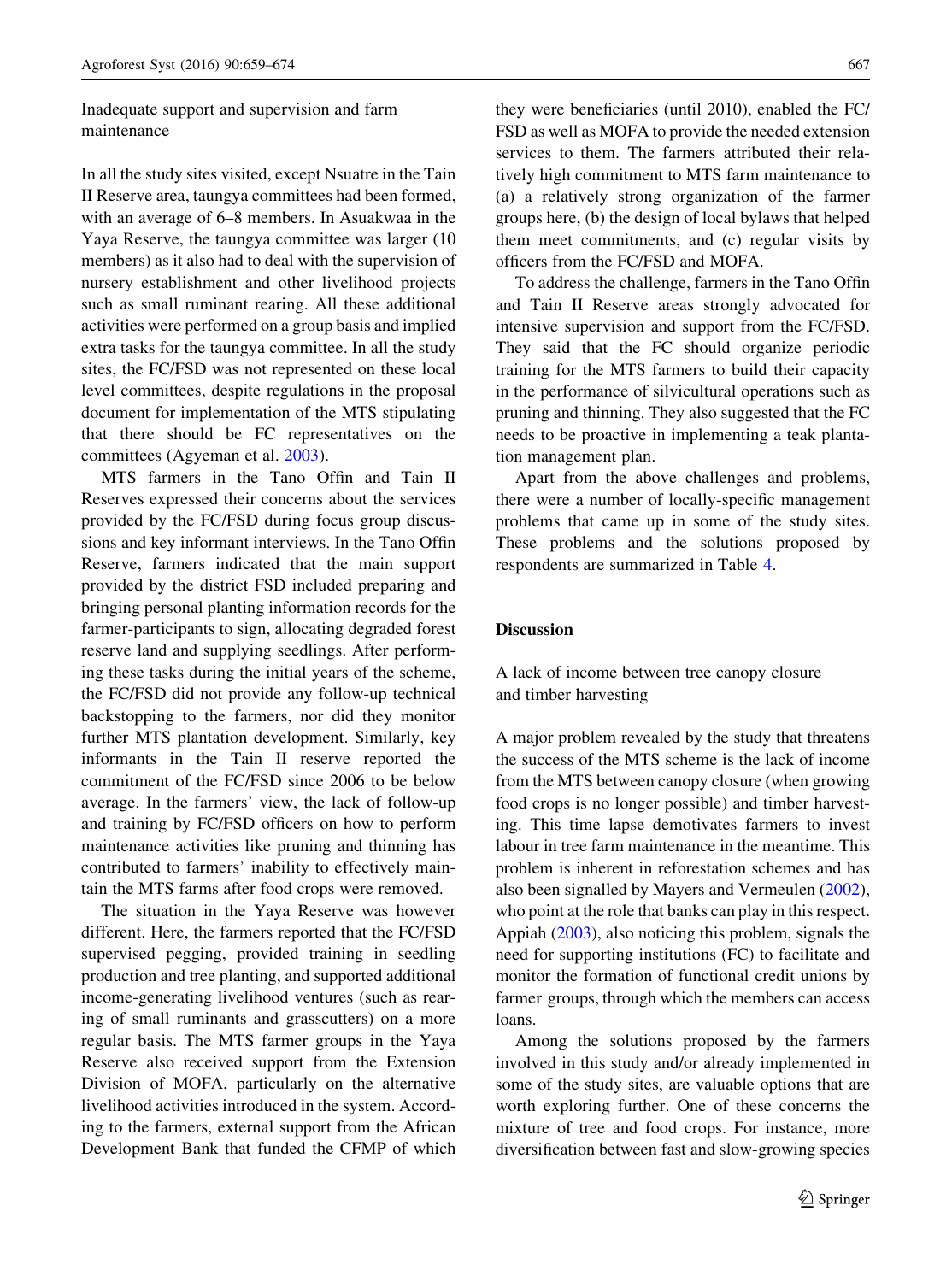| Problem                                                                                                                           | Forest reserve where<br>mentioned and % of<br>respondents | Proposed solutions                                                                                                                     |  |  |  |
|-----------------------------------------------------------------------------------------------------------------------------------|-----------------------------------------------------------|----------------------------------------------------------------------------------------------------------------------------------------|--|--|--|
| High but unpaid labour input for tree planting and<br>maintenance                                                                 | Tano Offin $(32.6\% )$<br>and Tain II (18.2 $%$ )         | Advance payments of the 40 % to compensate for<br>the work done                                                                        |  |  |  |
|                                                                                                                                   |                                                           | Income-generating projects ('alternative livelihood<br>ventures') like animal rearing                                                  |  |  |  |
|                                                                                                                                   |                                                           | Grants or soft loans to cater for part of the planting<br>and maintenance costs, to be paid back from the<br>40 % timber benefit share |  |  |  |
| Long distance from home to planting sites with<br>moderate performance in MTS farm maintenance<br>due to fatigue being the result | Yaya $(3.1\%)$ and<br>Tain II (18.2 %)                    | Provision by government (FC) of transportation<br>(tractor) services at moderate costs                                                 |  |  |  |
| A lack of working tools                                                                                                           | Yaya $(9.4\%)$ and<br>Tain II (45.5 %)                    | Provision by the FC of cutlasses and Wellington<br>boots, as an incentive to participation in the<br>scheme                            |  |  |  |
| Bad infrastructure, which prejudices possibilities of<br>growing commercial food crops like maize,<br>plantain and yam            | Yaya $(18.8\%)$ and<br>Tain II (18.2 %)                   | Improve and regular maintenance of roads and<br>bridges that cross feeder roads to the plantation<br>sites                             |  |  |  |
| Irregular allocation of degraded forest area for the<br><b>MTS</b>                                                                | Tano Offin $(55.8\%)$                                     | Timely and regular allocation of degraded forest<br>land until all the degraded land has been reforested                               |  |  |  |
| Untimely and irregular supply of tree seedlings<br>leading to a delay in tree planting                                            | Tano Offin $(5.8\%)$                                      | Local seedling production instead of contracting<br>outsiders                                                                          |  |  |  |
| Weak condition of tree seedlings provided from<br>outside                                                                         | Tano Offin $(3.5\%)$                                      | Seedling production close to the planting sites                                                                                        |  |  |  |
| Fertility loss of MTS plots after the 1 <sup>st</sup> year and<br>disappointing food crop yields in some plots                    | Tano Offin $(2.3\%)$                                      | Closer inspection of soil quality prior to land<br>allocation                                                                          |  |  |  |
| Lots of gravel and stones on some plots                                                                                           | Tano Offin $(1.2 \%)$                                     | Closer inspection of soil quality prior to land<br>allocation                                                                          |  |  |  |
| Quick tree growth, reducing the time available for<br>food cropping                                                               | Tano Offin $(1.2 \%)$                                     | A combination of quick and slow-growing species<br>and inclusion of species with smaller crowns                                        |  |  |  |
| Slow teak growth due to a lack of thinning                                                                                        | Yaya (3.1 %)                                              | Training and guiding of farmers to undertake this<br>task                                                                              |  |  |  |
|                                                                                                                                   |                                                           | Implementation of Schedule C of the MTS<br>management plan (see "Appendix"), which would<br>generate income from thinning              |  |  |  |
|                                                                                                                                   |                                                           | Strict bylaws and management plans for tree farm<br>maintenance as part of the agreement                                               |  |  |  |
|                                                                                                                                   |                                                           | More effective monitoring by the FC and MOFA.                                                                                          |  |  |  |
| Health risks associated with tree planting and<br>maintenance (cutlass wounds, snake bites)                                       | Yaya (3.1 %)                                              | Better medical care                                                                                                                    |  |  |  |
| Fire risks                                                                                                                        | Yaya (3.1 %)                                              | Plantation boundary clearing prior to the dry season,<br>fire volunteer squads, fire belts                                             |  |  |  |
| A lack of sources of water for fire extinction at the<br>plantation sites                                                         | Tain II $(8.3\%)$                                         | Provision of water sources (boreholes) at the<br>plantation sites                                                                      |  |  |  |

<span id="page-10-0"></span>Table 4 Site-specific MTS management problems and proposed solutions

and inclusion of species with smaller crowns could extend the period that food cropping is possible, if combined with the application of organic or chemical fertilizers. This should be balanced against the fact that fast-growing species like teak create prospects for timber revenues on a shorter term, as Lowe ([1987](#page-15-0)) has noted, referring to the taungya system in Nigeria. The incorporation of economic activities including planting of crops like cocoyam and wild yam, fruit trees (like mango and orange) and shade-tolerant plant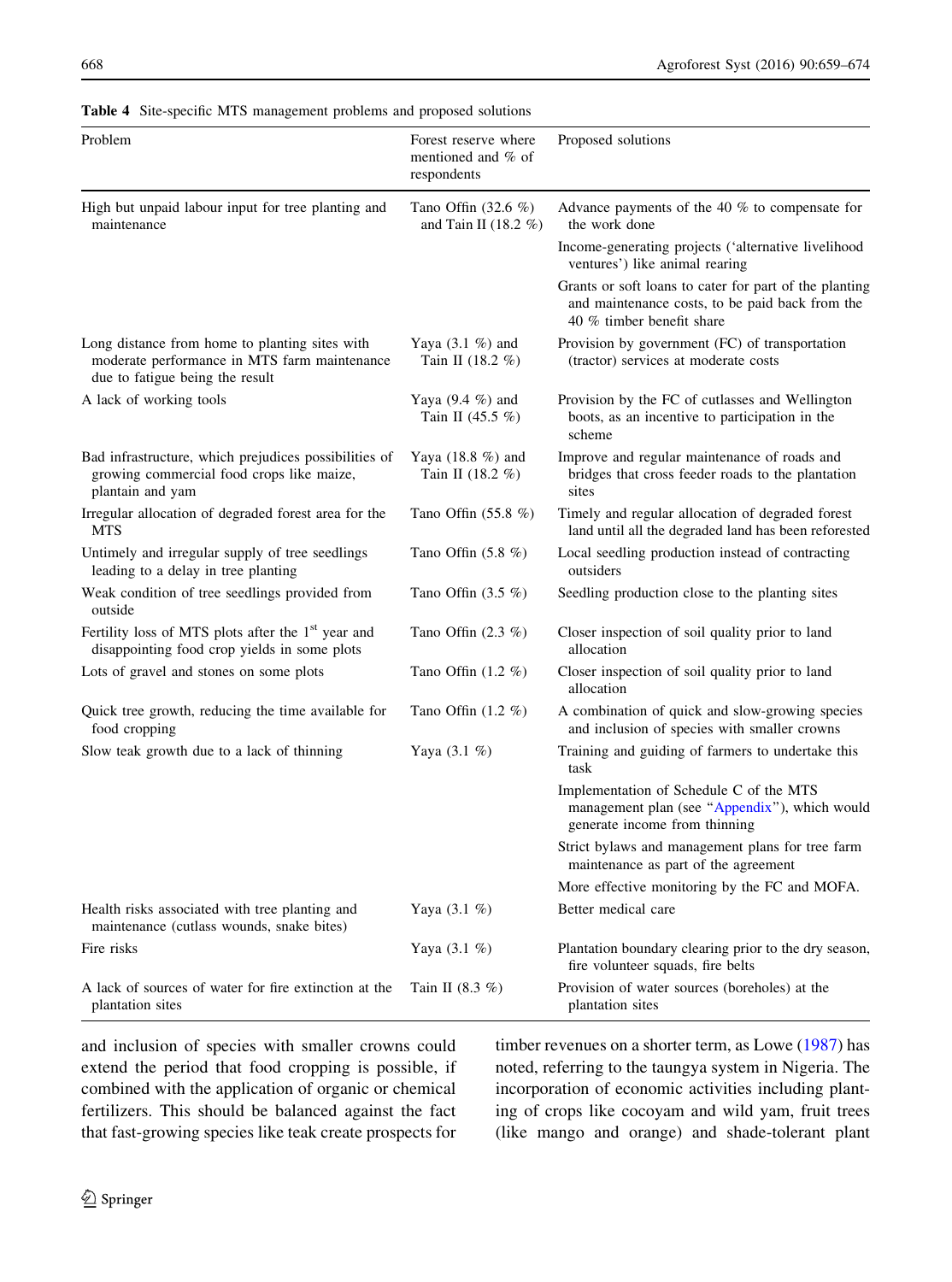NTFP species (like rattan canes, black pepper and 'anworomo' (Thaumatoccocus daniellii) can potentially generate income and stimulate farmers to continue working on the MTS plots after canopy closure. Boni ([2006\)](#page-15-0) notes that timber farming allows the development of collateral economic activities such as bee-keeping, planting of black pepper or yam, and animal rearing underneath the growing timber. A second option is to reconsider the planting design. This should be based among others on species growth, form, economic value, and farmer preference (Montagnini et al. [2005](#page-15-0)). A larger spacing between the trees, combined with the application of organic or chemical fertilizers could enable food cropping for a longer period. Third, options need to be found to turn weeding, thinning and pruning into remunerative activities.

Governments in countries like Costa Rica have instituted incentive packages that served to motivate local farmers in tree planting and management (Montagnini et al. [2005](#page-15-0)). Such incentives include Payment for Environmental Services (PES) and advanced purchase of timber. MTS farmers can similarly be incentivised through soft loans or advance payments of their 40 % share of tree revenues (to be combined with an insurance and measures against timber theft or fire) and integration of options that generate additional income such as periodic thinning and integration of the MTS scheme in Payment for Environmental Services (PES), Clean Development Mechanism (CDM) and/or Reducing Emissions from Deforestation and Degradation  $(REDD+)$  schemes. The government can primarily finance the incentive programmes by involving the private sector through selective taxes (e.g. on gasoline, timber sales, etc.) and international sales of carbon credits (Montagnini et al. [2005\)](#page-15-0). Farmers' suggestions in this respect strongly focus on increased support from the FC/FSD and other institutions, but the challenge is to increase the economic feasibility of the scheme and create incentives inherent in the scheme itself that stimulate farmers to maintain the MTS plot after the first 3 years and gain cash and noncash income from these plots. Appiah ([2003\)](#page-15-0) asserts that the use of economic incentives that enhance local people's share in tree plantation or forest management is vital in the MTS case. Also Blay et al. [\(2008](#page-15-0)) have observed that when the issue of incentives is properly addressed, local farmers can be encouraged to support tree domestication and management.

The UNDP [\(2009](#page-16-0):7) defines pro-poor governance as ''a sub-set of democratic governance that is specifically concerned with one group in society, the poor, and focuses on a specific goal of human development, that of poverty reduction''. Since participants involved in the MTS come from villages that are characterised by high poverty levels (Amisah et al. [2009\)](#page-15-0), arrangements in the MTS are expected to show concern for the poor, that is, serve as a form of propoor governance with a view to reducing the poverty level of participants and the MTS communities of which they are part.

Unsigned MTS agreements and absence of a mechanism for sharing benefits among individual MTS farmers

The issue of unsigned MTS agreements, the lack of copies of farmers' personal planting records as well as the absence of a clear mechanism for distributing the 40 % share in timber benefits among individual farmers lead to insecurity among farmers about future timber benefits and may contribute to farmers' lack of commitment to tree maintenance. The prospects for future income from timber revenues determine to a large extent farmers' commitment to tree maintenance. Hence, building the trust of the MTS farmers in the future benefits of the schemes requires speeding up the signing of MTS agreements, providing MTS farmers with copies of personal planting information records and testimonies of their labour input in tree maintenance as well as the elaboration of a benefitsharing plan that specifies the distribution of benefits at the level of individual farmers.

Discussions with FSD officers in the study areas indicated that the main reason for the delays in signing the MTS agreement document was that efforts in restructuring the document to follow the law court format for drafting agreement documents was facing bureaucratic hurdles. However, Boakye and Baffoe [\(2006](#page-15-0)) attributed the problem to the limited financial and personnel capacity of the FC. Thus, it seems clear that the problem relates much to the lack of will and commitment from the FC to ensure that farmers' 40 % share in timber benefits is guaranteed and secured.

With regard to the sharing of timber benefits among individual MTS farmers, the FC should, as a matter of urgency, meet with the MTS farmers and other stakeholders involved to discuss and agree on an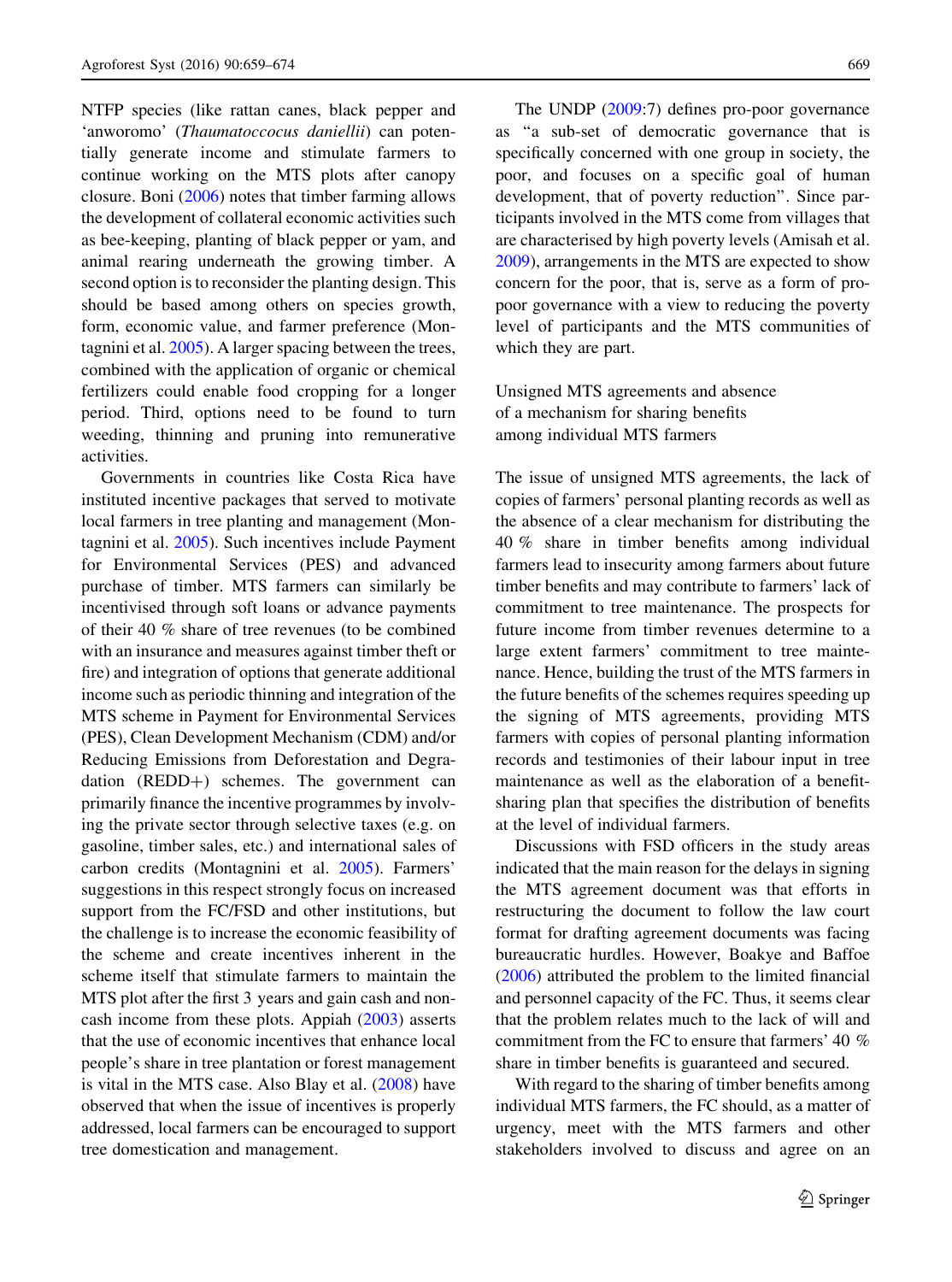appropriate mechanism to do so in order to avert possible conflicts in the future when timber revenues begin to trickle in. This sharing mechanism should be as transparent as possible and should be performancebased. That is, the higher the timber output from plots developed by an individual, the higher the tree benefits that should go to such an individual. A performancebased remuneration system will ensure fairness in the sharing of timber benefits (cf. Rozemeijer et al. [2008](#page-16-0); Nawir et al. [2015](#page-15-0)).

Species allowed under the MTS and farmers' preferences

In the development of forest plantations through a system like the MTS, the selection of suitable species is important to ensure the achievement of the desired products as well as environmental benefits. Hence, criteria such as genetically improved planting material, rotation cycle, suitability with ecological zone, farmer preference, and marketability should guide the choice of timber tree species to be planted (Montagnini et al. [2005](#page-15-0)). Even though the choice of timber tree species planted in the MTS followed most of these criteria, farmer preferences did not play a role here since the species were recommended to the farmers by the FSD officers. Planting of exotic species, particularly teak and cedrela that have been reported to be suitable for a taungya system in Ghana (Hardcastle et al. [1998](#page-15-0); FAO [2002\)](#page-15-0) dominated indigenous species. The dominance of exotic species in the MTS in the study areas could be based mainly on two factors: (1) the relatively short rotation cycle of these species between 10 and 25 years depending on the purpose of production (Owuba et al. [2001](#page-16-0))—and therefore the possibility of early financial returns; and (ii) the type of ecological zone. Even though rotation cycle and ecological conditions are important factors in the choice of species, farmers' preferences are also key. Considering farmers' preferences in the choice of species will increase their interest in, and commitment to, the MTS. It is therefore essential that the FC/FSD understands farmers' species preferences and promote them in the MTS.

Another issue related to farmers' species preference is the ban on planting cassava in the MTS. Ghana is the third largest producer of cassava in Africa (FAO [2007\)](#page-15-0) and over 90 % of Ghana's farming population cultivate the crop (Gratitude Project [2013\)](#page-15-0). MOFA ([2013\)](#page-15-0) estimated levels of per capita consumption of cassava in Ghana as rising from 151.4 kg/head/year in 2000 to 154 kg/head/year in 2010 compared to an African average of 80 kg/capita and a global average of 17 kg/capita (Scott et al. [2000](#page-16-0); Nweke [2004](#page-15-0)). These statistics show that cassava is an important food and cash crop in Ghana and therefore preventing farmers from cultivating it under the MTS could have implications on their income and food security and therefore they resent this ban.

This ban is driven by the fear that the crop would destroy the timber trees due to over-shading and competition for nutrients. However, results from the Yaya Forest Reserve area, where the MTS leaders were able to convince the district FSD officers to allow the cultivation of cassava under the guise that planting cassava could be compatible with the growth of young timber trees, revealed that cassava can be successfully integrated in the MTS depending on the planting distance and the timing of planting. Here, the cassava was planted in the second year, instead of the first year, when the tree seedlings were well established, and at a distance sufficient to avoid overshadowing of the trees. This design had two additional advantages: (a) the cassava provided some shade to the young trees which helped them survive the dry season; (b) it stimulated the participants to better maintain the tree farms during the first 4 years of MTS establishment, which is the critical period to ensure a good timber tree stand.

Results from focus group discussions revealed that only respondents in the Nkawie Forest District (Tano Offin Reserve area) respected the ban on cassava to some extent. Thus, the fact that most of the farmers across the three study forest reserve areas did not fully adhere to the ban on planting of cassava in the system is an implication of the need for the FSD to understand farmers' species preferences and come up with appropriate planting designs in collaboration with the farmers to enable integration of cassava in the MTS so that win–win outcomes could be achieved.

Inadequate support and supervision and the need for partnerships

The issue of inadequate support and supervision leading to poor farm maintenance and poor quality of the timber tree stock was found to be an important problem jeopardizing the long-term feasibility of the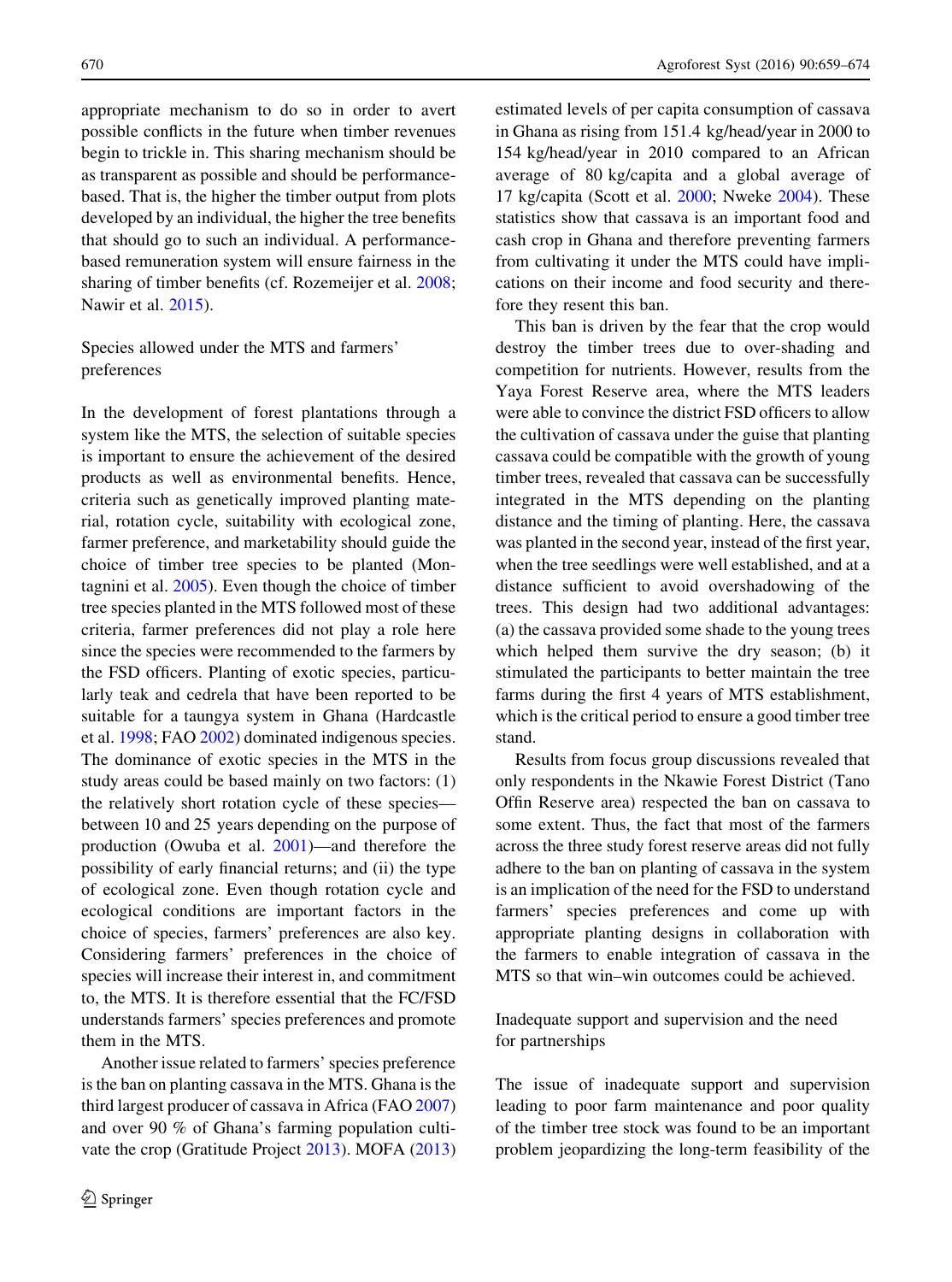MTS scheme. This was the case particularly in Desiriegya (Tano Offin Reserve) and Nsuatre (Tain II Reserve). In the Yaya Reserve area where farmers received additional support from other institutions apart from the FC, this problem was not as important. This issue requires stronger governance arrangements, in which the FC/FSD is more strongly present than currently is the case, but which also includes partnerships with other actors.

Indeed, the results show that the performance of the MTS is closely related to the quality of the partnership of the actors involved. A comparison between the three study areas indicates that a co-management arrangement exclusively between the FC and MTS farmer groups (as in the Tano-Offin and Tain II Reserves) generated poorer results in terms of the quality of the timber stands, income-generating potential and motivation of the actors involved. Here, co-management or the sharing of management responsibility, is the situation where the community or farmers (local people) engage in partnership, though not necessarily power sharing, with the state agency FC/FSD (Castro and Nielsen [2001](#page-15-0); Berkes [2004](#page-15-0)). Where other actors (NGOs, donors) were involved and coordination took place between the FC and MOFA, as was the case in villages in the Yaya Reserve where the MTS operated under the CFMP, tree farms were better maintained, stakeholder's commitment and farmers' organizational capacity were stronger, and the income-generating potential (both in terms of cash income and food items) was larger. This is related to the fact that additional donor support (from the African Development Bank) was available to support the farmers in the form of extension services and additional income-generating projects.

In general, partnerships between multiple actors allow the parties involved to achieve more than they would be capable of achieving on their own, by joining assets and power (Ros-Tonen et al. [2013\)](#page-16-0). As such, partnerships can be instrumental in enhancing community involvement in sustainable forest resource management as well as the outcomes of efforts aimed at reconciling conservation and development aims. Furthermore, as stated by Mayers and Vermeulen ([2002](#page-15-0)), in a context of globalization, partnerships allow communities to exploit their comparative advantages and seize new livelihood opportunities whilst simultaneously withstanding the pressures of increased competition and inadequate social and environmental investment that global markets foster. Although these authors focus on company-community partnerships, they see a pivotal role for third parties, including the central and local governments (in providing the governance framework and conditions in which partnerships can operate), forest officers (in brokering, mediating and monitoring), farmer associations (which can increase negotiating capacity), NGOs (as brokers, lobbyers and watchdogs), development agencies (in providing means to improve local livelihoods), banks (in providing loans to cover tree planting and maintenance costs and to overcome the problem of long time scales involved in tree-growing), amongst others. In the Ghanaian context, it is important to add traditional authorities to this list, since they guarantee continued access to MTS land (Mayers and Kotey [1996;](#page-15-0) Kasanga [2003](#page-15-0); Sasu [2005](#page-16-0); Agyeman et al. [2003](#page-15-0)) and play an important role in the management of conflicts over forest and tree resources at the local level (Derkyi et al. [2012](#page-15-0)). This constellation of different actors in partnerships is related to the concept of interactive governance, coined by Kooiman et al. [\(2005\)](#page-15-0) in the context of the fisheries sector, and defined as ''the whole of public as well as private interactions that are initiated to solve societal problems and create societal opportunities including the formulation and application of principles guiding those interactions and care for institutions that enable them'' (Kooiman et al. [2005](#page-15-0):17). In more recent debates it aligns with the advocacy for integrated, multi-stakeholder landscape approaches as a form of negotiated land governance (Sayer et al. [2013](#page-16-0); Ros-Tonen et al. [2014\)](#page-16-0).

#### **Conclusions**

This study explored the management challenges facing the Modified Taungya System (MTS) in Ghana's high forest zone as well as stakeholders' views on strategies to overcome the challenges and improve the system. The study revealed that the MTS faces several management challenges, some of which are common to all the study areas while others are site-specific. These challenges include the lack of income from the MTS between tree canopy closure (when growing food crops is no longer possible) and timber harvesting, unsigned MTS agreements leading to insecurity among farmers about future timber benefits, the absence of a clear benefit-sharing mechanism for the distribution of the 40 % share in timber benefits among individual farmers in the taungya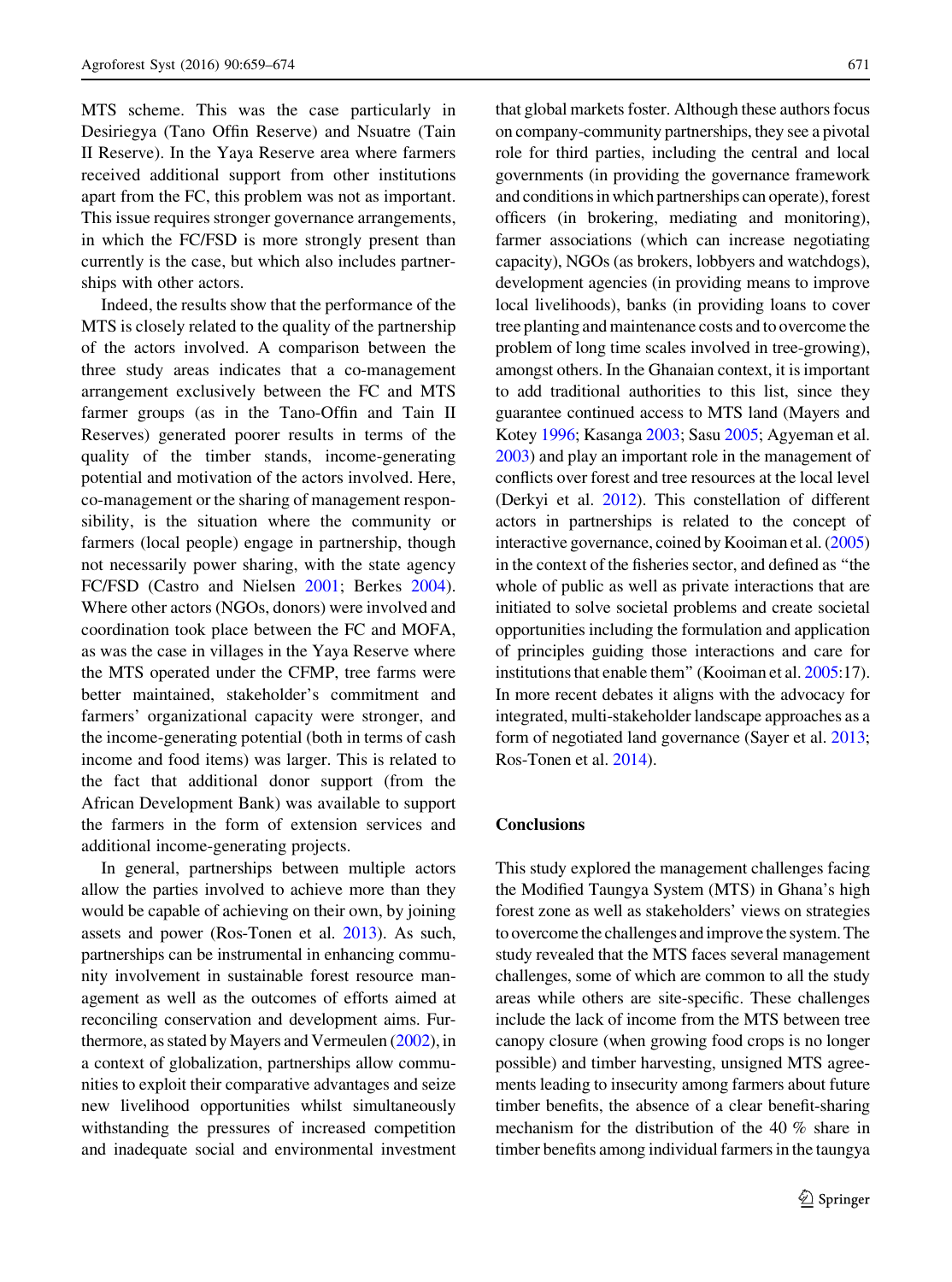groups, restrictions on tree and crop species allowed under the MTS, and inadequate support and supervision from the implementing agencies.

Even though the scheme is confronted with challenges, it addresses important societal issues, such as the need to reforest degraded forest areas, create employment in poor rural communities, generate legal supplies of timber and provide farming land for food cropping that is becoming increasingly scarce. To effectively address the challenges facing the MTS, there should be a mechanism to bring together expertise from the FSD/FC and the Agricultural Extension Division of the Ministry of Food and Agriculture (MOFA) in the implementation of the MTS and other reforestation schemes. Together, these actors should: (1) find ways to generate income for farmers in the period between tree canopy closure and timber harvesting; (2) speed up the documentation processs of the MTS (signing of MTS agreements); (3) design a benefit-sharing arrangement for sharing tree benefits among farmers in the taungya groups; (4) design planting schemes that allow the incorpration of cassava and NTFPs in the MTS; (5) explore possibilities to turn tree planting and maintenance into remunerative activities; and (6) enhance the guidance and monitoring of tree planting and plot maintenance. It basically comes down to addressing the biggest challenge of all: increasing farmers' trust in the longterm economic feasibility of the MTS and putting in

<span id="page-14-0"></span>672 Agroforest Syst (2016) 90:659–674

place pro-poor governance arrangements that enhance sustainable management of the MTS, from planting period through canopy closure until harvesting.

Furthermore, the MTS scheme has to go beyond its conventional co-management arrangement, and adopt an interactive or landscape governance approach that is conducive to partnerships between multiple actors, including the private sector and NGOs. Only then can the management challenges be addressed and both farmers' and coordinating institutions' commitment to the scheme be maintained.

Acknowledgments The authors would like to thank Tropenbos International—Ghana for financial and logistical support; the respondents for their time in participating in the survey and interviews; and two anonymous referees for their constructive comments to an earlier version of this paper.

Open Access This article is distributed under the terms of the Creative Commons Attribution 4.0 International License ([http://](http://creativecommons.org/licenses/by/4.0/) [creativecommons.org/licenses/by/4.0/\)](http://creativecommons.org/licenses/by/4.0/), which permits unrestricted use, distribution, and reproduction in any medium, provided you give appropriate credit to the original author(s) and the source, provide a link to the Creative Commons license, and indicate if changes were made.

#### Appendix

See Table 5.

|  |  |  |  |  |  | Table 5 Outline of benefit flow for teak (Tectona grandis) during the MTS production cycle Source: Forestry Commission (2002b) |  |
|--|--|--|--|--|--|--------------------------------------------------------------------------------------------------------------------------------|--|
|--|--|--|--|--|--|--------------------------------------------------------------------------------------------------------------------------------|--|

| Production<br>cycle<br>Sequence<br>(years) | Activity                                            | Farmer benefits                     | Investor/FC<br>benefits             | Landowner<br>benefits               | Local<br>community<br>benefits        |
|--------------------------------------------|-----------------------------------------------------|-------------------------------------|-------------------------------------|-------------------------------------|---------------------------------------|
| Year $0-4$                                 | Agricultural cropping and<br>tending of plantations | Proceeds from<br>agric. cropping    |                                     |                                     |                                       |
| Year 5                                     | First thinning proceeds                             | 40 $%$ of thinning<br>proceeds      | 40 $\%$ of thinning<br>proceeds     | 15 % of thinning<br>proceeds        | 5 % of thinning<br>proceeds           |
| Year $6-10$                                | Tending of plantation                               |                                     |                                     |                                     |                                       |
| Years $10-12$                              | Second thinning                                     | 40 $%$ of thinning<br>proceeds      | 40 $\%$ of thinning<br>proceeds     | 15 $%$ of thinning<br>proceeds      | 5 % of thinning<br>proceeds           |
| Years $13-17$                              | Tending of plantation                               |                                     |                                     |                                     |                                       |
| Year 18                                    | Third thinning                                      | 40 $%$ of thinning<br>proceeds      | 40 $\%$ of thinning<br>proceeds     | 15 $%$ of thinning<br>proceeds      | 5 % of thinning<br>proceeds           |
| Year 19–24                                 | Tending of plantation                               |                                     |                                     |                                     |                                       |
| Year 25 (Final<br>harvest)                 | Clearfelling of trees                               | 40 $%$ of final<br>harvest proceeds | 40 $%$ of final<br>harvest proceeds | 15 $%$ of final<br>harvest proceeds | $5\%$ of final<br>harvest<br>proceeds |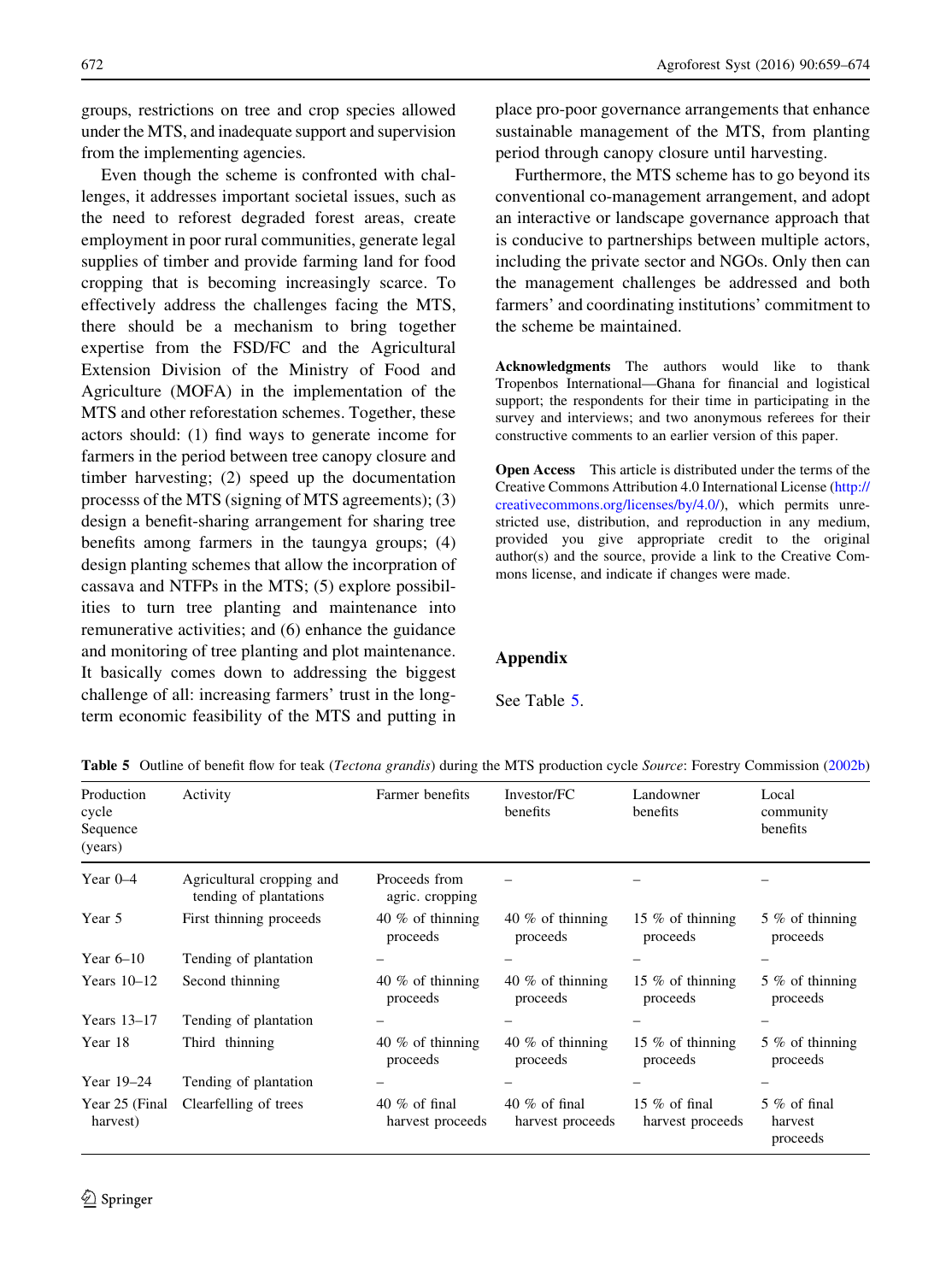#### <span id="page-15-0"></span>References

- Acheampong E (2003) Sustainable livelihoods of forest fringe communities: forests, trees and household livelihood strategies in southern Ghana. PhD Thesis, University of Hull, UK
- Agyeman VK (2006) Promoting smallholder plantations in Ghana. Arborvitae Newsletter 31: 6. [http://cmsdata.iucn.](http://cmsdata.iucn.org/downloads/arborvitae31.pdf) [org/downloads/arborvitae31.pdf.](http://cmsdata.iucn.org/downloads/arborvitae31.pdf) Accessed 15 Aug 2015
- Agyeman VK, Marfo KA, Kasanga KR, Danso E, Asare AB, Yeboah OM, Agyeman F (2003) Revising the taungya plantation system: new revenue-sharing proposals from Ghana. Unasylva 212(54):40–45
- Hardcastle PD et al (1998) Silvicultural options for the rainforest zone of Cameroon. Report prepared for the Government of Cameroon under assignment from the British Department for International Development, June, 1998
- Amisah S, Gyampo AB, Sarfo-Mensah P, Quagraine K (2009) Livelihood trends in response to climate change in forest fringe communities of the Offin Basin in Ghana. J Appl Sci Environ Manag 13(2):5–15
- Appiah M (2003) Domestication of an indigenous tropical forest tree: silvicultural and socio-economic studies on Iroko (Milicia excelsa) in Ghana. Academic Dissertation, Faculty of Agriculture and Forestry of the University of Helsinki, Finland. [http://www.helsinki.fi/vitri/publications/](http://www.helsinki.fi/vitri/publications/theses/appiahthes.pdf) [theses/appiahthes.pdf.](http://www.helsinki.fi/vitri/publications/theses/appiahthes.pdf) Accessed 15 Aug 2015
- Bene JG, Beall HW, Côté A (1977) Trees, food and people: Land management in the tropics. International Development Research Centre, Ottawa. [http://idlbnc.idrc.ca/](http://idlbnc.idrc.ca/dspace/bitstream/10625/930/1/23537.pdf) [dspace/bitstream/10625/930/1/23537.pdf](http://idlbnc.idrc.ca/dspace/bitstream/10625/930/1/23537.pdf). Accessed 20 June 2012
- Berkes F (2004) Rethinking community-based conservation. Conserv Biol 18(3):621–630
- Blay D, Appiah M, Damnyag L, Dwomoh FK, Luukkanen O, Pappinen A (2008) Involving local farmers in rehabilitation of degraded tropical forests: some lessons from Ghana. Environ Dev Sustain 10:503–518
- Boakye KA, Baffoe KA (2006) Trends in forest ownership, forest resource tenure and institutional arrangements. Case study from Ghana. [http://www.fao.org/forestry/125051d2e](http://www.fao.org/forestry/125051d2e95c6b96016463fe58818c7e9c29d.pdf) [95c6b96016463fe58818c7e9c29d.pdf](http://www.fao.org/forestry/125051d2e95c6b96016463fe58818c7e9c29d.pdf). Accessed 20 Jan 2011
- Boni S (2006) Ghanaian farmers' lukewarm reforestation: environmental degradation, the timber option and ambiguous legislation. Collogue International—At the frontier of land issues, Montpelier, 2006. [https://www.mpl.](https://www.mpl.ird.fr/colloque_foncier/Communications/PDF/Boni.pdf) [ird.fr/colloque\\_foncier/Communications/PDF/Boni.pdf.](https://www.mpl.ird.fr/colloque_foncier/Communications/PDF/Boni.pdf) Accessed 04 Feb 2014
- Castro AP, Nielsen E (2001) Indigenous people and co-management: implications for conflict management. Environ Sci Policy 4(4/5):229–239
- Derkyi MAA (2012) Fighting over forest. Interactive governance of conflicts over forest and tree resources in Ghana's high forest zone. African Studies Centre, Leiden
- Derkyi M, Ros-Tonen MAF, Dietz T, Kyereh B (2012) Interactive forest governance for conflict management in Ghana. ETFRN News 53:19–28
- FAO (2002) Hardwood plantations in Ghana. Forest Plantations Working Paper 24. Forest Resources Development

Service, Forest Resources Division. FAO, Rome. ftp:// ftp.fao.org/docrep/fao/006/Y7210E/Y7210E00.pdf. Accessed 04 April 2016

- FAO (2005) State of the World's Forests 2005. FAO, Rome. [www.fao.org/docrep/008/a0050e/a0050e11.htm.](http://www.fao.org/docrep/008/a0050e/a0050e11.htm) Accessed 20 June 2014
- FAO (2007) FAO statistics. FAO, Statistics Division, Rome. [http://faostat3.fao.org/faostat-gateway/go/to/home/E.](http://faostat3.fao.org/faostat-gateway/go/to/home/E) Accessed 10 Sept 2013
- Forestry Commission (FC) (2002a) Benefit sharing agreement for the modified taungya forest plantation. Ministry of Lands, Forestry and Mines, Ghana
- Forestry Commission (FC) (2002b) Outline of benefit flow for teak over the production cycle of the MTS plantation investment. Agreement Schedule C, FC, Ghana
- Forestry Commission (FC) (2008) NFPDP annual report 2008. [http://www.fcghana.org/assets/file/Publications/Forestry\\_](http://www.fcghana.org/assets/file/Publications/Forestry_Issues/National%20Forest%20Plantation%20Development%20Programme/Annual%20Reports/nfpdp_annual%20report_2008(1).pdf) [Issues/National%20Forest%20Plantation%20Development](http://www.fcghana.org/assets/file/Publications/Forestry_Issues/National%20Forest%20Plantation%20Development%20Programme/Annual%20Reports/nfpdp_annual%20report_2008(1).pdf) [%20Programme/Annual%20Reports/nfpdp\\_annual%20rep](http://www.fcghana.org/assets/file/Publications/Forestry_Issues/National%20Forest%20Plantation%20Development%20Programme/Annual%20Reports/nfpdp_annual%20report_2008(1).pdf) [ort\\_2008\(1\).pdf](http://www.fcghana.org/assets/file/Publications/Forestry_Issues/National%20Forest%20Plantation%20Development%20Programme/Annual%20Reports/nfpdp_annual%20report_2008(1).pdf). Accessed 21 April 2016
- Gratitude (2013) (Gains from Losses of Root and Tuber Crops) Project (2013) Focus Countries: Ghana country overview. [http://www.fp7-gratitude.eu/focus-countries/ghana/country](http://www.fp7-gratitude.eu/focus-countries/ghana/country-overview)[overview.](http://www.fp7-gratitude.eu/focus-countries/ghana/country-overview) Accessed 20 April 2013
- Kasanga K (2003) Current land policy issues in Ghana. Land Reform Special Issue 2003(3):141–154
- Kooiman J, Bavinck M, Jentoft S, Pullin R (2005) Fish for life. Interactive Governance for Fisheries. MARE Publication Series No. 3. Amsterdam University Press, Amsterdam
- Lowe RG (1987) Development of Taungya in Nigeria. In: Gholz HL (ed) Agroforestry: Realities, possibilities and potentials. Martinus Nijhoff Publishers in cooperation with ICRAF, Dordrecht, pp 137–154
- Mayers J, Kotey NA (1996) Local institutions and adaptive management in Ghana. IIED Forestry and Land Use Series 7. IIED, London
- Mayers J, Vermeulen S (2002) Company–community forestry partnerships: from raw deals to mutual gains? International Institute for Environment and Development (IIED), London
- MOFA (Ministry of Food and Agriculture) (2013) Agriculture in Ghana: facts and figures. Statistics, Research and Information Directorate (SRID), Accra, Ghana
- Montagnini F, Cusack D, Petit B, Kanninen M (2005) Environmental services of native tree plantations and agroforestry systems in Central America. The Haworth Press, Inc. [http://www.haworthpress.com/web/JSF.](http://www.haworthpress.com/web/JSF) Accessed 15 Aug 2011
- Nair PK (1985) Classification of agroforestry systems. Agrofor Syst 3:97–128
- Nair PK (1991) State-of-the-art of agroforestry systems. For Ecol Manage 45:5–29
- Nawir AA, Paudel NS, Luttrell C (2015) Thinking about REDD+ benefit sharing mechanism: lessons from community forestry in Nepal and Indonesia. CIFOR Infobrief 112:1–9. doi[:10.17528/cifor/005506](http://dx.doi.org/10.17528/cifor/005506)
- Nweke FI (2004) New challenges in the cassava transformation in Nigeria and Ghana. Discussion Paper No. 118, Environment and Production Technology Division, International Food Policy Research Institute, Washington, DC